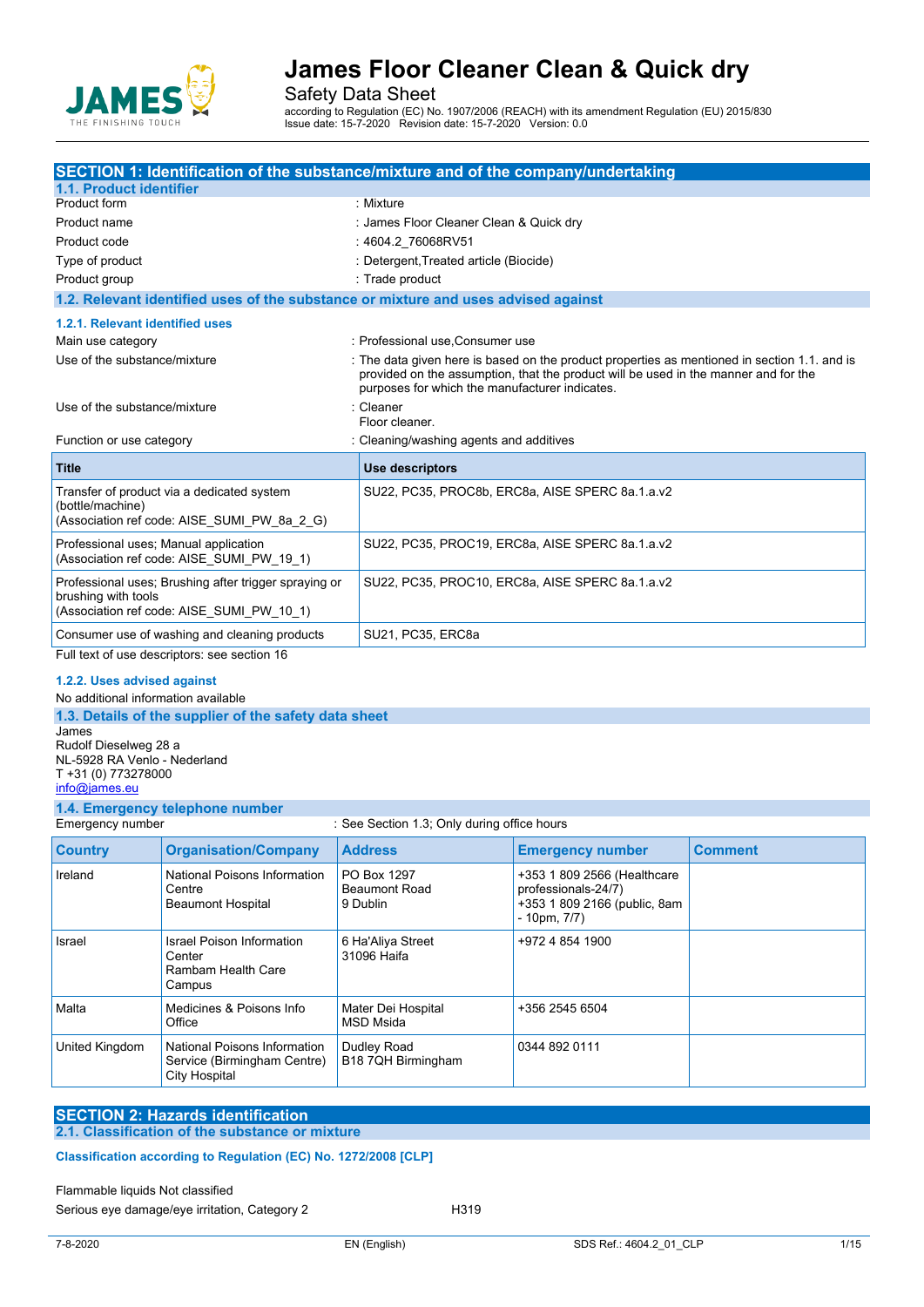Safety Data Sheet

according to Regulation (EC) No. 1907/2006 (REACH) with its amendment Regulation (EU) 2015/830 Revision date: 15-7-2020 (Version: 0.0)

Full text of H statements : see section 16

#### **Adverse physicochemical, human health and environmental effects**

No additional information available

#### **2.2. Label elements**

**Labelling according to Regulation** (EC) No. 1272/2008 [CLP] Hazard pictograms (CLP) :

|                                                      | GHS07                                                                                                                                                                                                                                                                                                   |
|------------------------------------------------------|---------------------------------------------------------------------------------------------------------------------------------------------------------------------------------------------------------------------------------------------------------------------------------------------------------|
| Signal word (CLP)                                    | : Warning                                                                                                                                                                                                                                                                                               |
| Hazard statements (CLP)                              | : H319 - Causes serious eye irritation.                                                                                                                                                                                                                                                                 |
| Precautionary statements (CLP)                       | : P102 - Keep out of reach of children.<br>P280 - Wear eye protection.<br>P305+P351+P338 - IF IN EYES: Rinse cautiously with water for several minutes. Remove<br>contact lenses, if present and easy to do. Continue rinsing.<br>P337+P313 - If eye irritation persists: Get medical advice/attention. |
| EUH-statements                                       | : EUH208 - Contains BENZISOTHIAZOLINONE. May produce an allergic reaction.                                                                                                                                                                                                                              |
| Intended for general public                          |                                                                                                                                                                                                                                                                                                         |
| Child-resistant fastening                            | : Not applicable                                                                                                                                                                                                                                                                                        |
| Tactile warning                                      | : Not applicable                                                                                                                                                                                                                                                                                        |
| 2.3. Other hazards                                   |                                                                                                                                                                                                                                                                                                         |
| Other hazards not contributing to the classification | : None under normal conditions. The information in this section applies to the undiluted<br>product.                                                                                                                                                                                                    |

#### **SECTION 3: Composition/information on ingredients**

**3.1. Substances**

#### Not applicable **3.2. Mixtures**

**Name Product identifier Conc. (% w/w) Classification according to Regulation (EC) No. 1272/2008 [CLP]** (INCI: ALCOHOL) (CAS-No.) 64-17-5 (EC-No.) 200-578-6 (EC Index-No.) 603-002-00-5 (REACH-no) 01-2119457610-43 5 – 10 Flam. Liq. 2, H225 Eye Irrit. 2, H319 Alcohol(C12-18)EO(>5-10) (INCI: C12-18 PARETH-7) (CAS-No.) 68213-23-0 (EC-No.) 500-201-8 (REACH-no) 01-2119489387-20  $1 - 5$  Eye Dam. 1, H318 Aquatic Chronic 3, H412 2-Propanol (isopropylalcohol) (INCI: ISOPROPYL ALCOHOL) substance with national workplace exposure limit(s)  $(GB, IE)$ (CAS-No.) 67-63-0 (EC-No.) 200-661-7 (EC Index-No.) 603-117-00-0 (REACH-no) 01-2119457558-25 < 0,1 Flam. Liq. 2, H225 Eye Irrit. 2, H319 STOT SE 3, H336 Butanon (Ethyl methyl ketone) (INCI: MEK) substance with a Community workplace exposure limit substance with national workplace exposure limit(s) (GB, IE, MT) (CAS-No.) 78-93-3  $(EC-No.) 201-159-0$ (EC Index-No.) 606-002-00-3 (REACH-no) 01-2119457290-43 < 0,1 Flam. Liq. 2, H225 Eye Irrit. 2, H319 STOT SE 3, H336 1,2-Benzisothiazol-3(2H)-one (INCI: BENZISOTHIAZOLINONE) (Active substance (Biocide)) (CAS-No.) 2634-33-5 (EC-No.) 220-120-9 (EC Index-No.) 613-088-00-6  $\leq$  0.1  $\qquad$  Acute Tox. 4 (Oral), H302 Acute Tox. 2 (Inhalation), H330 Skin Irrit. 2, H315 Eye Dam. 1, H318 Skin Sens. 1, H317 Aquatic Acute 1, H400 Aquatic Chronic 2, H411 Potassium hydroxide (INCI: POTASSIUM HYDROXIDE) substance with national workplace exposure limit(s) (CAS-No.) 1310-58-3 (EC-No.) 215-181-3 (EC Index-No.) 019-002-00-8 < 0,1 Met. Corr. 1, H290 Acute Tox. 4 (Oral), H302 Skin Corr. 1A, H314

(REACH-no) 01-2119487136-33

 $(GB, IE)$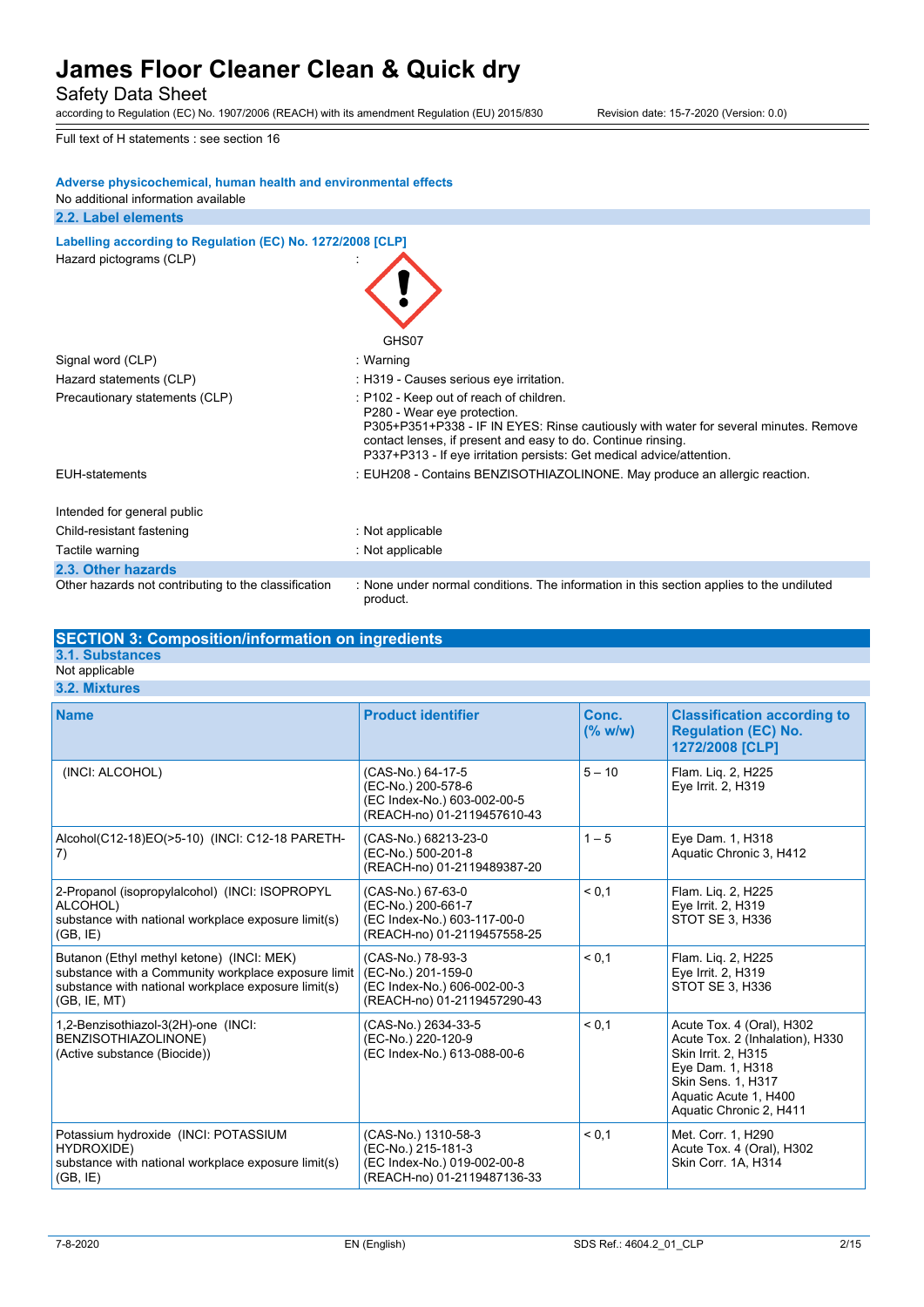### Safety Data Sheet

according to Regulation (EC) No. 1907/2006 (REACH) with its amendment Regulation (EU) 2015/830 Revision date: 15-7-2020 (Version: 0.0)

 $( 2 \leq C < 5)$  Skin Corr. 1B, H314 ( 5 ≤C < 100) Skin Corr. 1A, H314

| 2,6-di-tert-butyl-p-cresol (INCI: BHT)<br>substance with national workplace exposure limit(s)<br>(GB, IE) | (CAS-No.) 128-37-0<br>(EC-No.) 204-881-4<br>(REACH-no) 01-2119555270-46  | < 0.1                                                                     | Aquatic Acute 1, H400<br>Aquatic Chronic 1, H410                                                                                                                                                                                       |
|-----------------------------------------------------------------------------------------------------------|--------------------------------------------------------------------------|---------------------------------------------------------------------------|----------------------------------------------------------------------------------------------------------------------------------------------------------------------------------------------------------------------------------------|
| (INCI: CAMPHOR)<br>substance with national workplace exposure limit(s)<br>(GB, IE)                        | (CAS-No.) 76-22-2<br>(EC-No.) 200-945-0<br>(REACH-no) 01-2119966156-31   | < 0.1                                                                     | Flam. Sol. 2, H228<br>Acute Tox. 4 (Oral), H302<br>Acute Tox. 4 (Inhalation vapour),<br>H332<br>Acute Tox, 4<br>(Inhalation:dust, mist), H332<br>Skin Irrit. 2, H315<br>Eye Dam. 1, H318<br>STOT SE 2, H371<br>Aquatic Chronic 2, H411 |
| <b>Specific concentration limits:</b>                                                                     |                                                                          |                                                                           |                                                                                                                                                                                                                                        |
| <b>Name</b>                                                                                               | <b>Product identifier</b>                                                | <b>Specific concentration limits</b>                                      |                                                                                                                                                                                                                                        |
| 1,2-Benzisothiazol-3(2H)-one (INCI:<br>BENZISOTHIAZOLINONE)<br>(Active substance (Biocide))               | (CAS-No.) 2634-33-5<br>(EC-No.) 220-120-9<br>(EC Index-No.) 613-088-00-6 | (0,05 ≤C < 100) Skin Sens. 1, H317                                        |                                                                                                                                                                                                                                        |
| Potassium hydroxide (INCI: POTASSIUM<br>HYDROXIDE)                                                        | (CAS-No.) 1310-58-3<br>(EC-No.) 215-181-3                                | $(0.5 \leq C < 2)$ Eye Irrit. 2, H319<br>(0,5 ≤C < 2) Skin Irrit. 2, H315 |                                                                                                                                                                                                                                        |

(EC Index-No.) 019-002-00-8 (REACH-no) 01-2119487136-33

Full text of H-statements: see section 16

| <b>SECTION 4: First aid measures</b>                                          |                                                                                                                                                                                     |  |
|-------------------------------------------------------------------------------|-------------------------------------------------------------------------------------------------------------------------------------------------------------------------------------|--|
| 4.1. Description of first aid measures                                        |                                                                                                                                                                                     |  |
| First-aid measures general                                                    | : Never give anything by mouth to an unconscious person. If you feel unwell, seek medical<br>advice (show the label where possible).                                                |  |
| First-aid measures after inhalation                                           | : Not expected to present a significant inhalation hazard under anticipated conditions of<br>normal use. Allow affected person to breathe fresh air. Allow the victim to rest.      |  |
| First-aid measures after skin contact                                         | : Rinse skin with water/shower.                                                                                                                                                     |  |
| First-aid measures after eye contact                                          | : Rinse cautiously with water for several minutes. Remove contact lenses, if present and<br>easy to do. Continue rinsing. If eye irritation persists: Get medical advice/attention. |  |
| First-aid measures after ingestion                                            | : Rinse mouth. Do NOT induce vomiting. Obtain emergency medical attention.                                                                                                          |  |
| 4.2. Most important symptoms and effects, both acute and delayed              |                                                                                                                                                                                     |  |
| Symptoms/effects after inhalation                                             | : Inhalation unlikely.                                                                                                                                                              |  |
| Symptoms/effects after skin contact                                           | : Not expected to present a significant skin hazard. The product is not considered to be<br>irritating to the skin. May cause an allergic skin reaction. Itching. Redness.          |  |
| Symptoms/effects after eye contact                                            | : Causes serious eye irritation. Blurred vision. Burning sensation. Tears. Redness.                                                                                                 |  |
| Symptoms/effects after ingestion                                              | : May cause a light irritation of the linings of the mouth, throat, and gastrointestinal tract.                                                                                     |  |
| A 2 Indication of any immediate medical ottention and encoid treatment needed |                                                                                                                                                                                     |  |

**4.3. Indication of any immediate medical attention and special treatment needed** In case of accident or if you feel unwell, seek medical advice immediately (show the label where possible).

| <b>SECTION 5: Firefighting measures</b>                    |                                                                                                                                                                          |  |  |
|------------------------------------------------------------|--------------------------------------------------------------------------------------------------------------------------------------------------------------------------|--|--|
| 5.1. Extinguishing media                                   |                                                                                                                                                                          |  |  |
| Suitable extinguishing media                               | : Foam. Dry powder. Carbon dioxide. Water spray. Sand.                                                                                                                   |  |  |
| Unsuitable extinguishing media                             | : Do not use a heavy water stream.                                                                                                                                       |  |  |
| 5.2. Special hazards arising from the substance or mixture |                                                                                                                                                                          |  |  |
| Fire hazard                                                | : Not combustible.                                                                                                                                                       |  |  |
| <b>Explosion hazard</b>                                    | : May form flammable/explosive vapour-air mixture.                                                                                                                       |  |  |
| 5.3. Advice for firefighters                               |                                                                                                                                                                          |  |  |
| Firefighting instructions                                  | : Use water spray or fog for cooling exposed containers. Exercise caution when fighting any<br>chemical fire. Prevent fire fighting water from entering the environment. |  |  |
| Protection during firefighting                             | : Do not enter fire area without proper protective equipment, including respiratory protection.                                                                          |  |  |
|                                                            |                                                                                                                                                                          |  |  |

| <b>SECTION 6: Accidental release measures</b>                            |                                                                                                                                                      |  |
|--------------------------------------------------------------------------|------------------------------------------------------------------------------------------------------------------------------------------------------|--|
| 6.1. Personal precautions, protective equipment and emergency procedures |                                                                                                                                                      |  |
| General measures                                                         | : Concerning personal protective equipment to use, see section 8. Material spilled on hard<br>surface can present a serious slipping/falling hazard. |  |
| 6.1.1. For non-emergency personnel                                       |                                                                                                                                                      |  |
| Emergency procedures                                                     | : Evacuate unnecessary personnel.                                                                                                                    |  |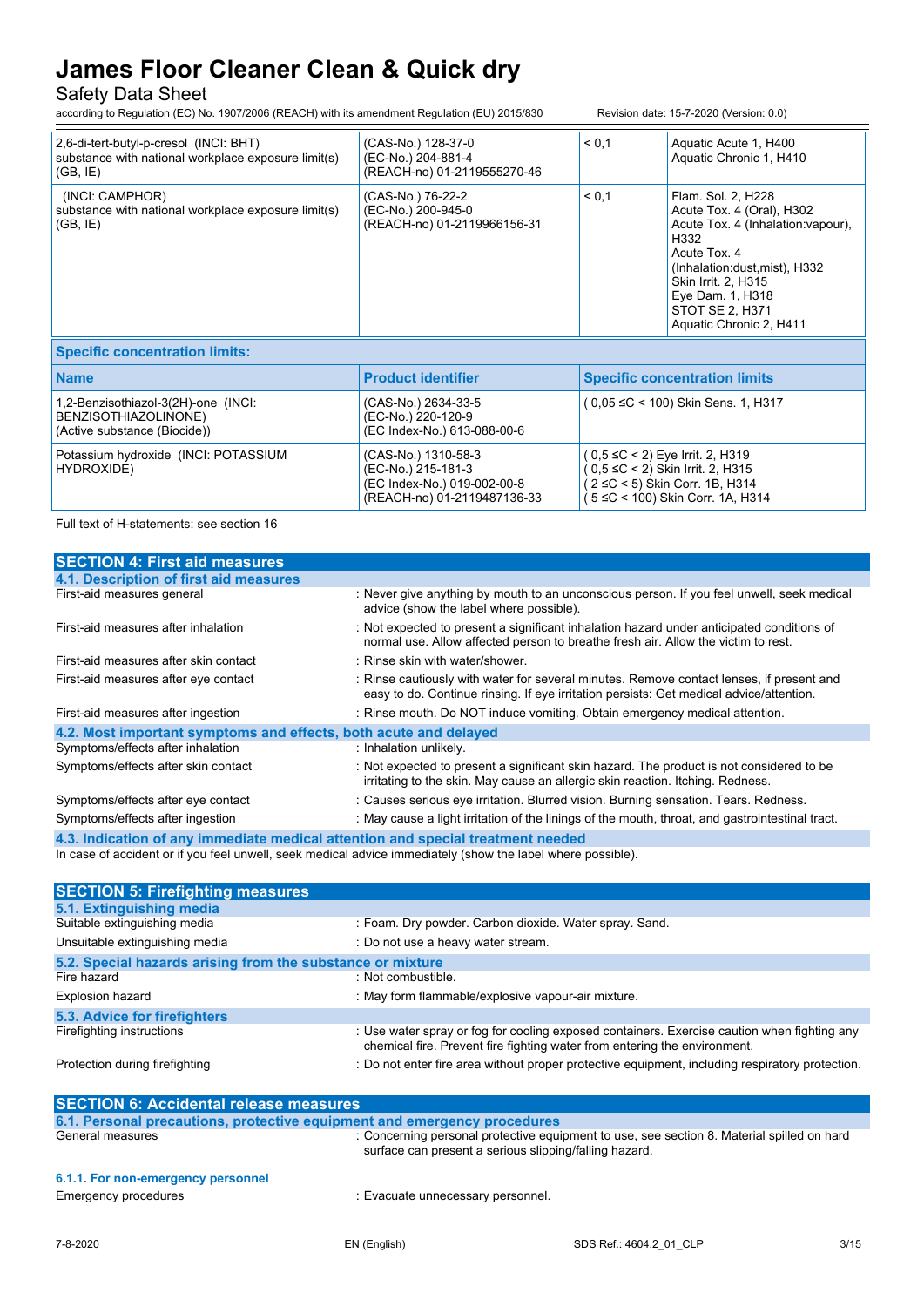### Safety Data Sheet

according to Regulation (EC) No. 1907/2006 (REACH) with its amendment Regulation (EU) 2015/830 Revision date: 15-7-2020 (Version: 0.0)

| 6.1.2. For emergency responders                                    |                                                                                                                                                                                                                                                                               |
|--------------------------------------------------------------------|-------------------------------------------------------------------------------------------------------------------------------------------------------------------------------------------------------------------------------------------------------------------------------|
| Protective equipment                                               | . Equip cleanup crew with proper protection.                                                                                                                                                                                                                                  |
| <b>Emergency procedures</b>                                        | : Ventilate area.                                                                                                                                                                                                                                                             |
| <b>6.2. Environmental precautions</b>                              |                                                                                                                                                                                                                                                                               |
| Do not flush into surface water. Avoid release to the environment. |                                                                                                                                                                                                                                                                               |
| 6.3. Methods and material for containment and cleaning up          |                                                                                                                                                                                                                                                                               |
| Methods for cleaning up                                            | : Dispose in a safe manner in accordance with local/national regulations. Soak up spills with<br>inert solids, such as clay or diatomaceous earth as soon as possible. Dispose of in<br>accordance with relevant local regulations. Wash away remainder with plenty of water. |

#### **6.4. Reference to other sections**

See Heading 8. Exposure controls and personal protection.

| <b>SECTION 7: Handling and storage</b>                            |                                                                                                                                                                                                                                                                                                                                           |  |
|-------------------------------------------------------------------|-------------------------------------------------------------------------------------------------------------------------------------------------------------------------------------------------------------------------------------------------------------------------------------------------------------------------------------------|--|
| 7.1. Precautions for safe handling                                |                                                                                                                                                                                                                                                                                                                                           |  |
| Additional hazards when processed                                 | : Handle empty containers with care because residual vapours are flammable.                                                                                                                                                                                                                                                               |  |
| Precautions for safe handling                                     | : Normal precautions for the use of chemicals and cleaners should be taken care of. See<br>information supplied by the manufacturer. Wash hands and other exposed areas with mild<br>soap and water before eating, drinking or smoking and when leaving work. Provide good<br>ventilation in process area to prevent formation of vapour. |  |
| Hygiene measures                                                  | : Do not eat, drink or smoke when using this product.                                                                                                                                                                                                                                                                                     |  |
| 7.2. Conditions for safe storage, including any incompatibilities |                                                                                                                                                                                                                                                                                                                                           |  |
| Technical measures                                                | : Proper grounding procedures to avoid static electricity should be followed. Ground/bond<br>container and receiving equipment. Use explosion-proof electrical/ventilating/lighting<br>equipment.                                                                                                                                         |  |
| Storage conditions                                                | : Keep only in the original container in a cool, well ventilated place. Keep container tightly<br>closed. Protect from freezing.                                                                                                                                                                                                          |  |
| Incompatible products                                             | : Strong bases. Strong acids.                                                                                                                                                                                                                                                                                                             |  |
| Incompatible materials                                            | : Sources of ignition. Direct sunlight.                                                                                                                                                                                                                                                                                                   |  |
| 7.3. Specific end use(s)                                          |                                                                                                                                                                                                                                                                                                                                           |  |

No additional information available

| <b>SECTION 8: Exposure controls/personal protection</b> |                                                           |  |
|---------------------------------------------------------|-----------------------------------------------------------|--|
| <b>8.1. Control parameters</b>                          |                                                           |  |
| (INCI: CAMPHOR) (76-22-2)                               |                                                           |  |
| <b>Ireland - Occupational Exposure Limits</b>           |                                                           |  |
| Local name                                              | Bornan-2-one                                              |  |
| OEL (8 hours ref) (mg/m <sup>3</sup> )                  | 12 mg/ $m3$                                               |  |
| OEL (8 hours ref) (ppm)                                 | 2 ppm                                                     |  |
| OEL (15 min ref) (mg/m3)                                | 18 mg/ $m3$                                               |  |
| OEL (15 min ref) (ppm)                                  | 3 ppm                                                     |  |
| Regulatory reference                                    | Code of Practice for the Chemical Agents Regulations 2016 |  |
| <b>United Kingdom - Occupational Exposure Limits</b>    |                                                           |  |
| Local name                                              | Bornan-2-one                                              |  |
| WEL TWA (mg/m <sup>3</sup> )                            | 13 mg/ $m3$                                               |  |
| WEL TWA (ppm)                                           | 2 ppm                                                     |  |
| WEL STEL (mg/m <sup>3</sup> )                           | 19 mg/ $m3$                                               |  |
| WEL STEL (ppm)                                          | 3 ppm                                                     |  |
| Regulatory reference                                    | EH40. HSE                                                 |  |
| (INCI: ALCOHOL) (64-17-5)                               |                                                           |  |
| <b>Ireland - Occupational Exposure Limits</b>           |                                                           |  |
| Local name                                              | Ethanol                                                   |  |
| OEL (15 min ref) (ppm)                                  | 1000 ppm                                                  |  |
| Regulatory reference                                    | Code of Practice for the Chemical Agents Regulations 2016 |  |
| <b>United Kingdom - Occupational Exposure Limits</b>    |                                                           |  |
| Local name                                              | Ethanol                                                   |  |
| 7-8-2020                                                | EN (English)<br>SDS Ref.: 4604.2 01 CLP<br>4/15           |  |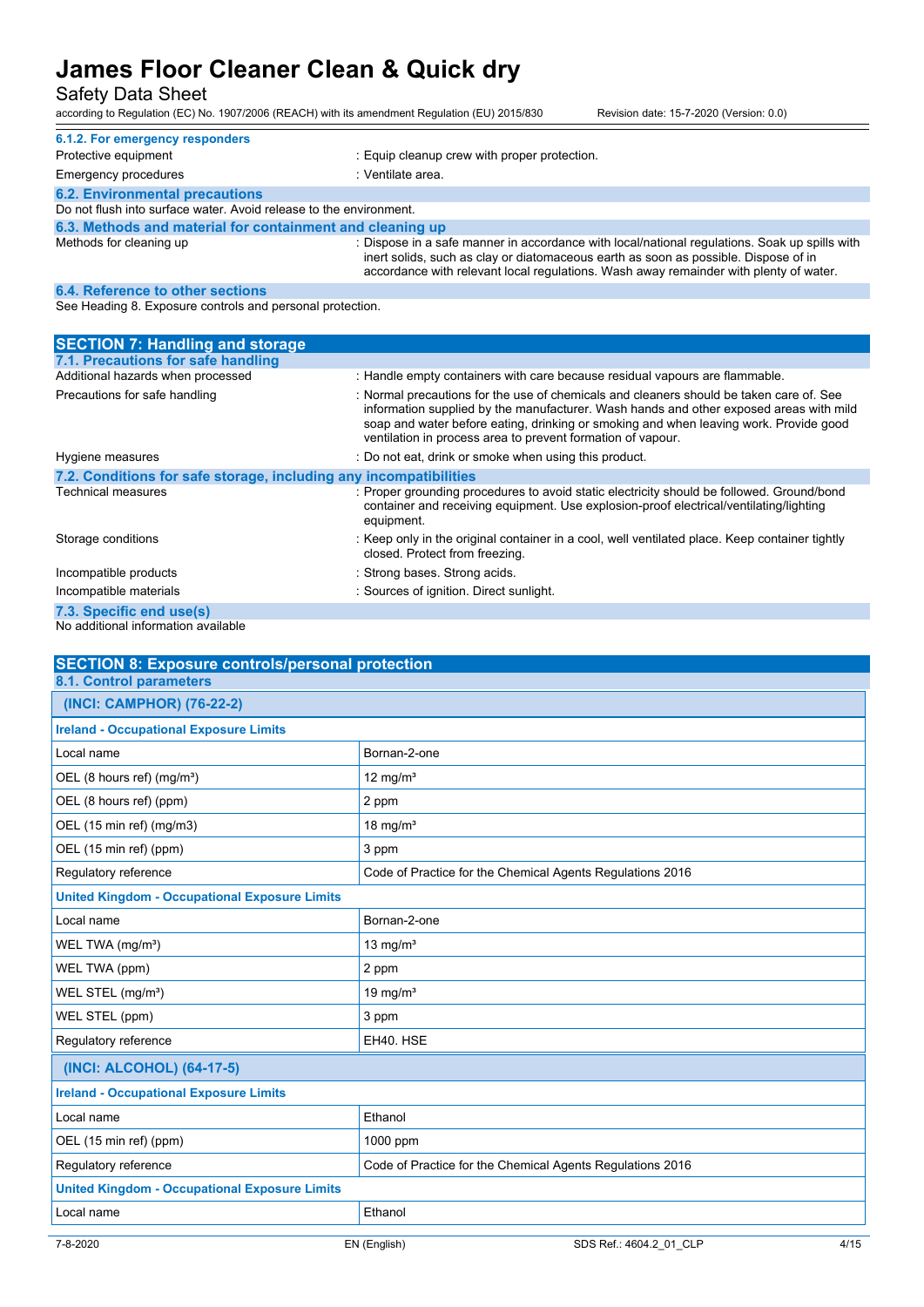### Safety Data Sheet

according to Regulation (EC) No. 1907/2006 (REACH) with its amendment Regulation (EU) 2015/830 Revision date: 15-7-2020 (Version: 0.0)

| WEL TWA (mg/m <sup>3</sup> )                                      | 1920 mg/m <sup>3</sup>                                                                                                                                                                                                                |  |
|-------------------------------------------------------------------|---------------------------------------------------------------------------------------------------------------------------------------------------------------------------------------------------------------------------------------|--|
| WEL TWA (ppm)                                                     | 1000 ppm                                                                                                                                                                                                                              |  |
| Regulatory reference                                              | EH40. HSE                                                                                                                                                                                                                             |  |
| Butanon (Ethyl methyl ketone) (INCI: MEK) (78-93-3)               |                                                                                                                                                                                                                                       |  |
| <b>EU - Occupational Exposure Limits</b>                          |                                                                                                                                                                                                                                       |  |
| Local name                                                        | <b>Butanone</b>                                                                                                                                                                                                                       |  |
| IOELV TWA (mg/m <sup>3</sup> )                                    | $600$ mg/m <sup>3</sup>                                                                                                                                                                                                               |  |
| <b>IOELV TWA (ppm)</b>                                            | 200 ppm                                                                                                                                                                                                                               |  |
| IOELV STEL (mg/m <sup>3</sup> )                                   | 900 mg/m $3$                                                                                                                                                                                                                          |  |
| IOELV STEL (ppm)                                                  | 300 ppm                                                                                                                                                                                                                               |  |
| Regulatory reference                                              | COMMISSION DIRECTIVE 2000/39/EC                                                                                                                                                                                                       |  |
| <b>Ireland - Occupational Exposure Limits</b>                     |                                                                                                                                                                                                                                       |  |
| Local name                                                        | Methyl ethyl ketone (MEK)                                                                                                                                                                                                             |  |
| OEL (8 hours ref) (mg/m <sup>3</sup> )                            | 600 mg/ $m3$                                                                                                                                                                                                                          |  |
| OEL (8 hours ref) (ppm)                                           | 200 ppm                                                                                                                                                                                                                               |  |
| OEL (15 min ref) (mg/m3)                                          | $900$ mg/m <sup>3</sup>                                                                                                                                                                                                               |  |
| OEL (15 min ref) (ppm)                                            | 300 ppm                                                                                                                                                                                                                               |  |
| Notes (IE)                                                        | Sk, IOELV                                                                                                                                                                                                                             |  |
| Regulatory reference                                              | Code of Practice for the Chemical Agents Regulations 2016                                                                                                                                                                             |  |
| <b>Malta - Occupational Exposure Limits</b>                       |                                                                                                                                                                                                                                       |  |
| Local name                                                        | <b>Butanone</b>                                                                                                                                                                                                                       |  |
| OEL TWA (mg/m <sup>3</sup> )                                      | $600$ mg/m <sup>3</sup>                                                                                                                                                                                                               |  |
| OEL TWA (ppm)                                                     | 200 ppm                                                                                                                                                                                                                               |  |
| OEL STEL (mg/m <sup>3</sup> )                                     | 900 mg/m <sup>3</sup>                                                                                                                                                                                                                 |  |
| OEL STEL (ppm)                                                    | 300 ppm                                                                                                                                                                                                                               |  |
| Regulatory reference                                              | S.L.424.24                                                                                                                                                                                                                            |  |
| <b>United Kingdom - Occupational Exposure Limits</b>              |                                                                                                                                                                                                                                       |  |
| Local name                                                        | Butan-2-one (methyl ethyl ketone)                                                                                                                                                                                                     |  |
| WEL TWA (mg/m <sup>3</sup> )                                      | $600$ mg/m <sup>3</sup>                                                                                                                                                                                                               |  |
| WEL TWA (ppm)                                                     | 200 ppm                                                                                                                                                                                                                               |  |
| WEL STEL (mg/m <sup>3</sup> )                                     | 899 mg/m <sup>3</sup>                                                                                                                                                                                                                 |  |
| WEL STEL (ppm)                                                    | 300 ppm                                                                                                                                                                                                                               |  |
| Remark (WEL)                                                      | Sk (Can be absorbed through the skin. The assigned substances are those for which there<br>are concerns that dermal absorption will lead to systemic toxicity), BMGV (Biological<br>monitoring guidance values are listed in Table 2) |  |
| Regulatory reference                                              | EH40. HSE                                                                                                                                                                                                                             |  |
| 2-Propanol (isopropylalcohol) (INCI: ISOPROPYL ALCOHOL) (67-63-0) |                                                                                                                                                                                                                                       |  |
| <b>Ireland - Occupational Exposure Limits</b>                     |                                                                                                                                                                                                                                       |  |
| Local name                                                        | Isopropyl alcohol                                                                                                                                                                                                                     |  |
| OEL (8 hours ref) (ppm)                                           | 200 ppm                                                                                                                                                                                                                               |  |
| OEL (15 min ref) (ppm)                                            | 400 ppm                                                                                                                                                                                                                               |  |
| Notes (IE)                                                        | Sk                                                                                                                                                                                                                                    |  |
| Regulatory reference                                              | Code of Practice for the Chemical Agents Regulations 2016                                                                                                                                                                             |  |
| <b>United Kingdom - Occupational Exposure Limits</b>              |                                                                                                                                                                                                                                       |  |
| Local name                                                        | Propan-2-ol                                                                                                                                                                                                                           |  |
| WEL TWA (mg/m <sup>3</sup> )                                      | 999 mg/m <sup>3</sup>                                                                                                                                                                                                                 |  |
|                                                                   |                                                                                                                                                                                                                                       |  |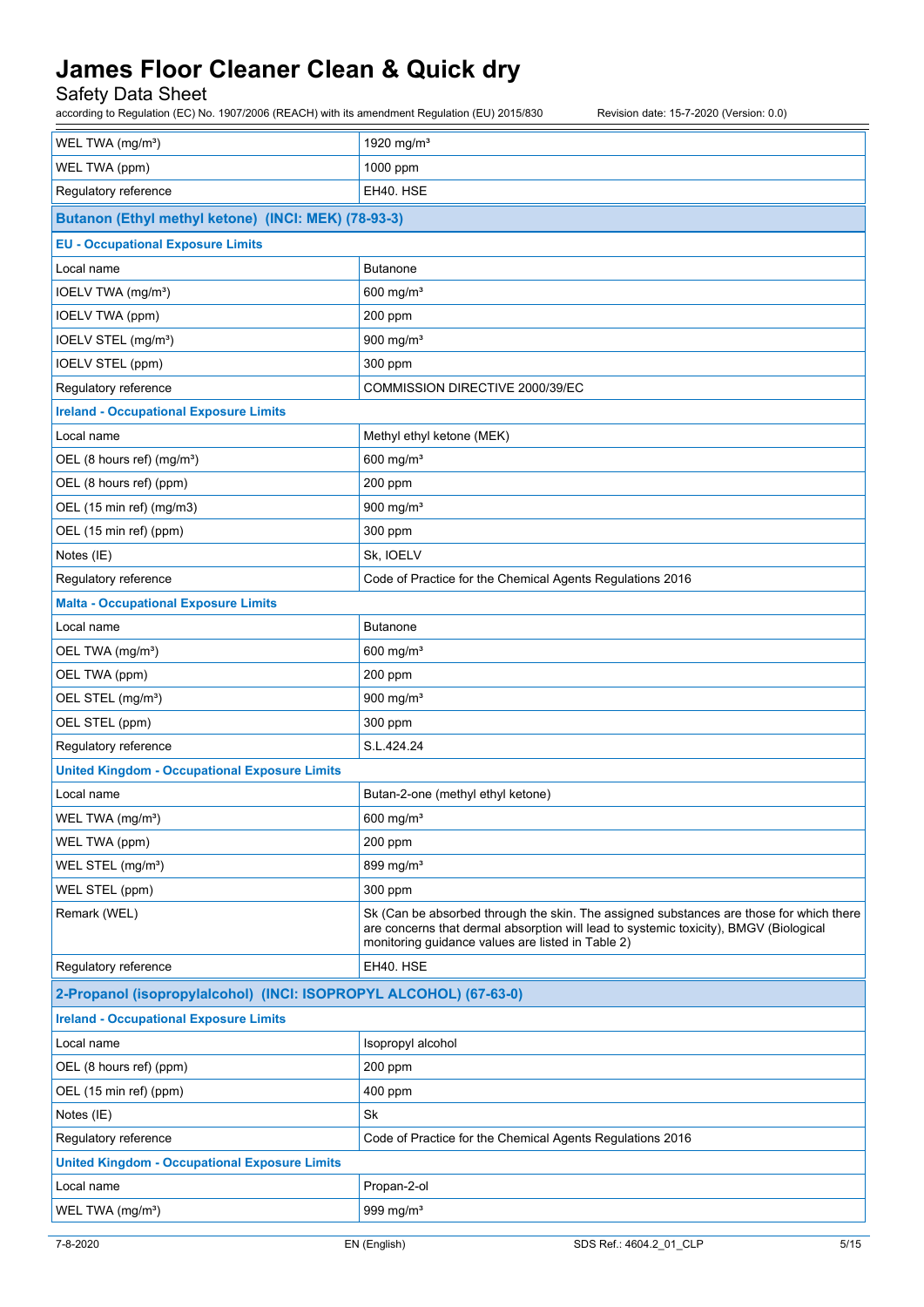Safety Data Sheet

according to Regulation (EC) No. 1907/2006 (REACH) with its amendment Regulation (EU) 2015/830 Revision date: 15-7-2020 (Version: 0.0)

| WEL TWA (ppm)                                               | 400 ppm                                                                         |  |
|-------------------------------------------------------------|---------------------------------------------------------------------------------|--|
| WEL STEL (mg/m <sup>3</sup> )                               | 1250 mg/m $3$                                                                   |  |
| WEL STEL (ppm)                                              | 500 ppm                                                                         |  |
| Regulatory reference                                        | EH40. HSE                                                                       |  |
| Potassium hydroxide (INCI: POTASSIUM HYDROXIDE) (1310-58-3) |                                                                                 |  |
| <b>Ireland - Occupational Exposure Limits</b>               |                                                                                 |  |
| Local name                                                  | Potassium hydroxide                                                             |  |
| OEL (15 min ref) (mg/m3)                                    | $2$ mg/m <sup>3</sup>                                                           |  |
| Regulatory reference                                        | Code of Practice for the Chemical Agents Regulations 2016                       |  |
| <b>United Kingdom - Occupational Exposure Limits</b>        |                                                                                 |  |
| Local name                                                  | Potassium hydroxide                                                             |  |
| WEL STEL (mg/m <sup>3</sup> )                               | $2$ mg/m <sup>3</sup>                                                           |  |
| Regulatory reference                                        | EH40. HSE                                                                       |  |
| 2,6-di-tert-butyl-p-cresol (INCI: BHT) (128-37-0)           |                                                                                 |  |
| <b>Ireland - Occupational Exposure Limits</b>               |                                                                                 |  |
| Local name                                                  | 2,6-Ditertiary-butyl-para- cresol                                               |  |
| OEL (8 hours ref) (mg/m <sup>3</sup> )                      | 10 mg/ $m3$                                                                     |  |
| Regulatory reference                                        | Code of Practice for the Chemical Agents Regulations 2016                       |  |
| <b>United Kingdom - Occupational Exposure Limits</b>        |                                                                                 |  |
| Local name                                                  | 2,6-Di-tert-butyl-p-cresol                                                      |  |
| WEL TWA (mg/m <sup>3</sup> )                                | 10 mg/ $m3$                                                                     |  |
| Regulatory reference                                        | EH40. HSE                                                                       |  |
| <b>James Floor Cleaner Clean &amp; Quick dry</b>            |                                                                                 |  |
| <b>DNEL/DMEL (additional information)</b>                   |                                                                                 |  |
| See http                                                    | //www.dguv.de/ifa/de/gestis/limit_values/index.jsp: Information on ingredients. |  |
| (INCI: ALCOHOL) (64-17-5)                                   |                                                                                 |  |
| <b>DNEL/DMEL (Workers)</b>                                  |                                                                                 |  |
| Acute - local effects, inhalation                           | 1900 mg/m <sup>3</sup>                                                          |  |
| Long-term - systemic effects, dermal                        | 343 mg/kg bodyweight/day                                                        |  |
| Long-term - systemic effects, inhalation                    | 950 mg/ $m3$                                                                    |  |
| <b>DNEL/DMEL (General population)</b>                       |                                                                                 |  |
| Acute - local effects, inhalation                           | 950 mg/m <sup>3</sup>                                                           |  |
| Long-term - systemic effects, oral                          | 87 mg/kg bodyweight/day                                                         |  |
| Long-term - systemic effects, inhalation                    | 114 mg/m <sup>3</sup>                                                           |  |
| Long-term - systemic effects, dermal                        | 206 mg/kg bodyweight/day                                                        |  |
| <b>PNEC (Water)</b>                                         |                                                                                 |  |
| PNEC aqua (freshwater)                                      | 0,96 mg/l                                                                       |  |
| PNEC aqua (marine water)                                    | $0,79$ mg/l                                                                     |  |
| <b>PNEC (Sediment)</b>                                      |                                                                                 |  |
| PNEC sediment (freshwater)                                  | 3,6 mg/kg dwt                                                                   |  |
| <b>PNEC (Soil)</b>                                          |                                                                                 |  |
| PNEC soil<br>0,63 mg/kg dwt                                 |                                                                                 |  |
| 8.2. Exposure controls                                      |                                                                                 |  |

#### **Personal protective equipment:**

Avoid contact with skin, eyes and clothing. Avoid all unnecessary exposure. Eye protection. Safety glasses.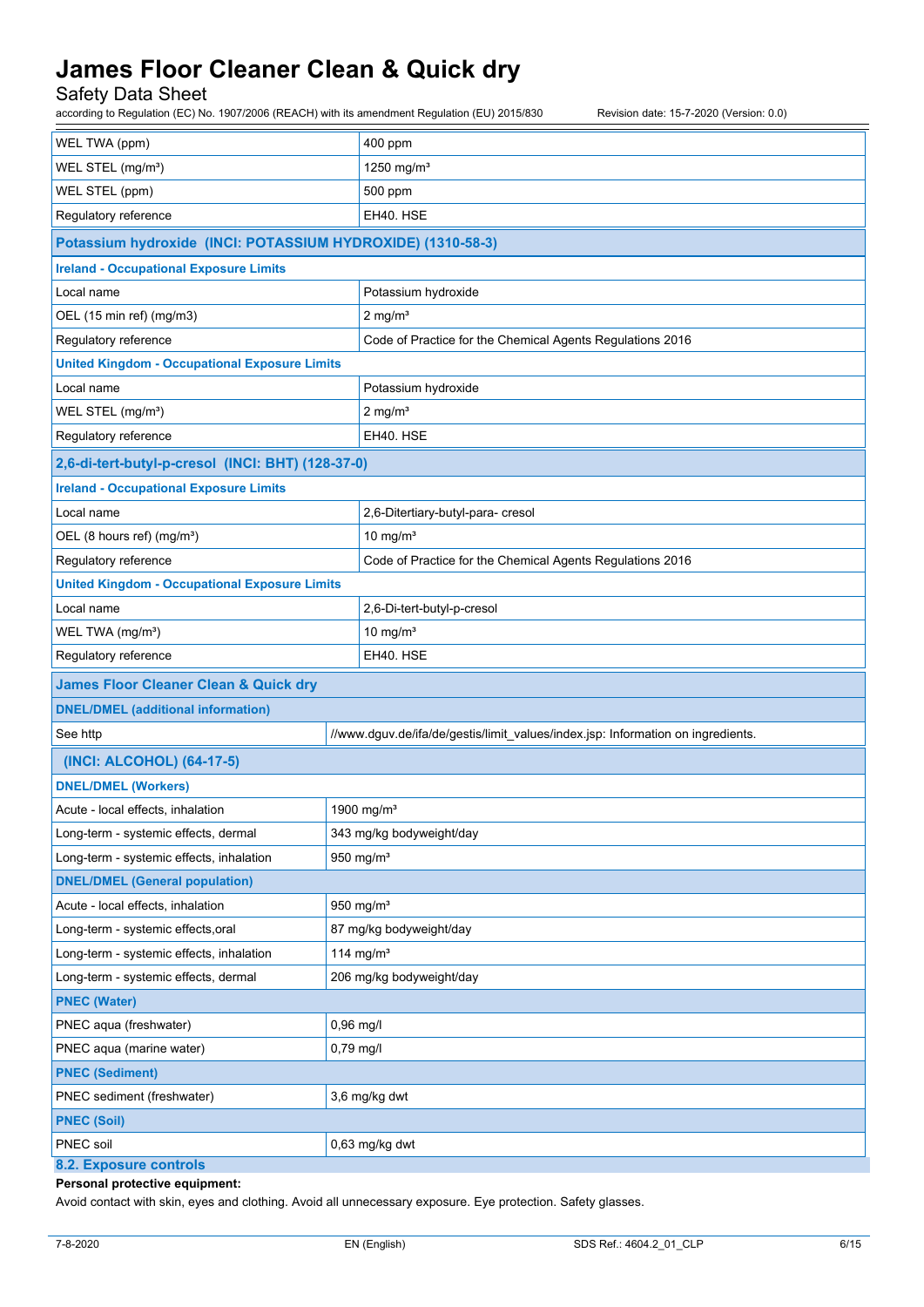Safety Data Sheet

according to Regulation (EC) No. 1907/2006 (REACH) with its amendment Regulation (EU) 2015/830 Revision date: 15-7-2020 (Version: 0.0)

#### **Materials for protective clothing:**

The information in this section applies to the undiluted product.

#### **Hand protection:**

None under normal use

#### **Eye protection:**

Wear eye/face protection. Chemical goggles or safety glasses. Standard. EN 166. Eye protection should only be necessary where liquid could be splashed or sprayed

#### **Skin and body protection:**

No special clothing/skin protection equipment is recommended under normal conditions of use

#### **Respiratory protection:**

No special protection required where adequate ventilation is maintained

#### **Personal protective equipment symbol(s):**



#### **Other information:**

Do not eat, drink or smoke when using this product. The information in this section applies to the undiluted product.

| <b>SECTION 9: Physical and chemical properties</b>         |                                                         |  |
|------------------------------------------------------------|---------------------------------------------------------|--|
| 9.1. Information on basic physical and chemical properties |                                                         |  |
| Physical state                                             | : Liquid                                                |  |
| Colour                                                     | : Light green. clear.                                   |  |
| Odour                                                      | : Ethanol. perfumed.                                    |  |
| Odour threshold                                            | : No data available                                     |  |
| pН                                                         | : 7,5 (20 $^{\circ}$ C)                                 |  |
| Relative evaporation rate (butylacetate=1)                 | : No data available                                     |  |
| Melting point                                              | : No data available                                     |  |
| Freezing point                                             | : No data available                                     |  |
| Boiling point                                              | : No data available                                     |  |
| Flash point                                                | : 50 °C (not maintaining combustion)                    |  |
| Auto-ignition temperature                                  | : No data available                                     |  |
| Decomposition temperature                                  | : No data available                                     |  |
| Flammability (solid, gas)                                  | : No data available                                     |  |
| Vapour pressure                                            | : No data available                                     |  |
| Relative vapour density at 20 °C                           | : No data available                                     |  |
| Relative density                                           | : No data available                                     |  |
| Density                                                    | : 0,984 g/cm <sup>3</sup> (20 $^{\circ}$ C)             |  |
| Solubility                                                 | : Material highly soluble in water, completely soluble. |  |
| Partition coefficient n-octanol/water (Log Pow)            | : No data available                                     |  |
| Viscosity, kinematic                                       | : < 50,813 mm <sup>2</sup> /s                           |  |
| Viscosity, dynamic                                         | : < 50 mPa $\cdot$ s (20 $\degree$ C)                   |  |
| <b>Explosive properties</b>                                | : No data available                                     |  |
| Oxidising properties                                       | : No data available                                     |  |
| <b>Explosive limits</b>                                    | : No data available                                     |  |
| 9.2. Other information                                     |                                                         |  |
| No additional information available                        |                                                         |  |

| <b>SECTION 10: Stability and reactivity</b>                      |              |                         |      |
|------------------------------------------------------------------|--------------|-------------------------|------|
| <b>10.1. Reactivity</b>                                          |              |                         |      |
| Stable under normal conditions.                                  |              |                         |      |
| <b>10.2. Chemical stability</b>                                  |              |                         |      |
| The product is stable at normal handling and storage conditions. |              |                         |      |
| 10.3. Possibility of hazardous reactions                         |              |                         |      |
| No dangerous reactions known under normal conditions of use.     |              |                         |      |
| 7-8-2020                                                         | EN (English) | SDS Ref.: 4604.2 01 CLP | 7/15 |
|                                                                  |              |                         |      |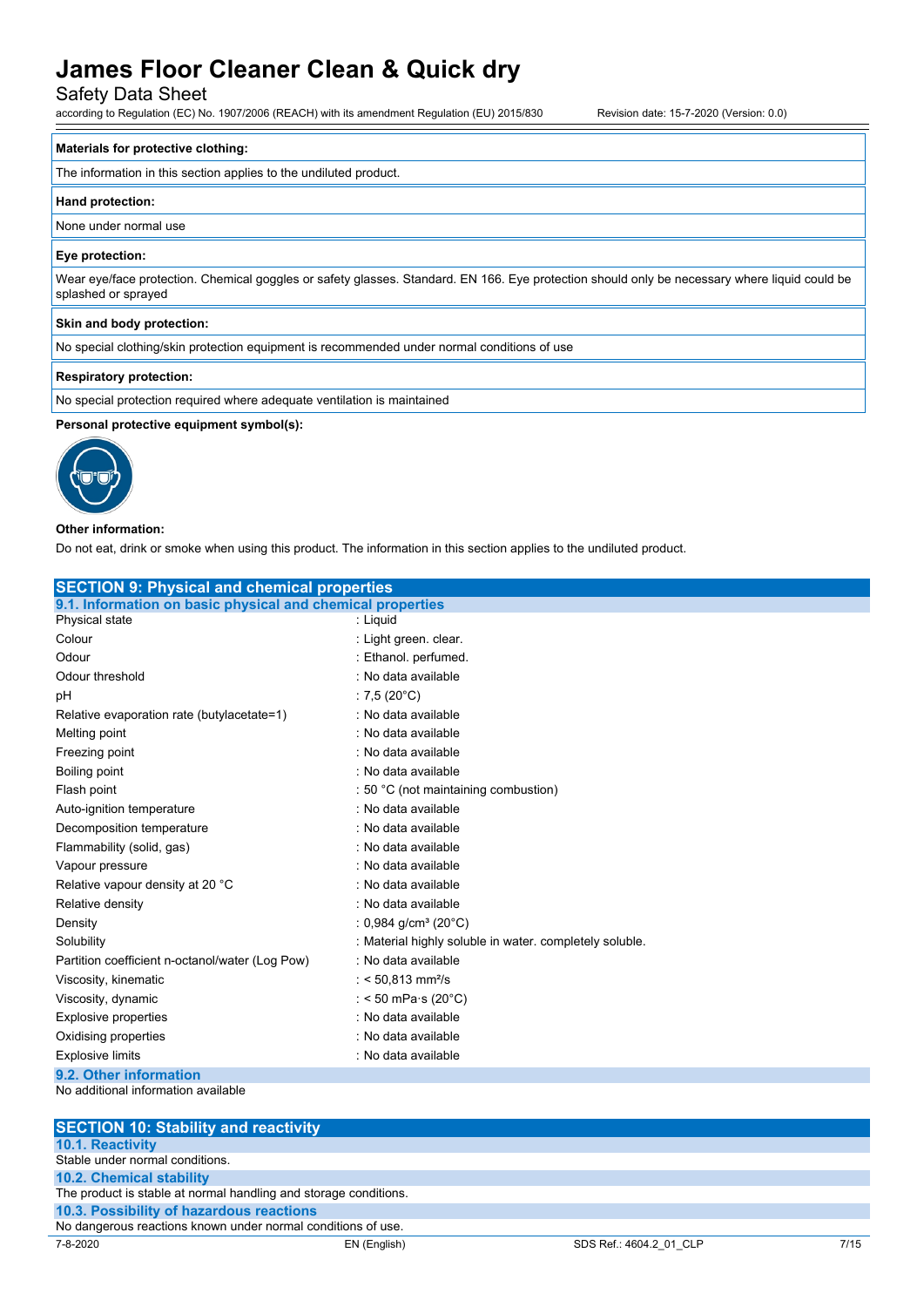Safety Data Sheet

according to Regulation (EC) No. 1907/2006 (REACH) with its amendment Regulation (EU) 2015/830 Revision date: 15-7-2020 (Version: 0.0)

| 10.4. Conditions to avoid                                                |
|--------------------------------------------------------------------------|
| Direct sunlight. Extremely high or low temperatures.                     |
| 10.5. Incompatible materials                                             |
| Not established                                                          |
| 10.6. Hazardous decomposition products                                   |
| Thermal decomposition generates : fume. Carbon monoxide. Carbon dioxide. |

**SECTION 11: Toxicological information 11.1. Information on toxicological effects** Acute toxicity (oral) **interest and the Contract Contract Contract Contract Contract Contract Contract Contract Contract Contract Contract Contract Contract Contract Contract Contract Contract Contract Contract Contract Co** Acute toxicity (dermal) **Example 2** COLO 2013 : Not classified Acute toxicity (inhalation) **induces** : Not classified  **(INCI: CAMPHOR) (76-22-2)** LD50 oral 1310 mg/kg

| (INCI: ALCOHOL) (64-17-5)                 |                        |
|-------------------------------------------|------------------------|
| LD50 oral rat                             | 10470 - 13600 mg/kg    |
| LD50 oral                                 | 10470 mg/kg bodyweight |
| LD50 dermal rabbit                        | > 2000 mg/kg           |
| LD50 dermal                               | 15800 mg/kg bodyweight |
| LC50 inhalation rat (mg/l)                | $51 - 124,7$ mg/l/4h   |
| LC50 inhalation rat (Dust/Mist - mg/l/4h) | > 99999 mg/l/4h        |

| Butanon (Ethyl methyl ketone) (INCI: MEK) (78-93-3) |                              |  |
|-----------------------------------------------------|------------------------------|--|
| LD50 oral rat                                       | 2193 – 3460 mg/kg (OECD 423) |  |
| LD50 oral                                           | 2737 mg/kg bodyweight        |  |
| LD50 dermal rabbit                                  | > 5000 mg/kg (OECD 402)      |  |
| LD50 dermal                                         | 6400 mg/kg bodyweight        |  |
| LC50 inhalation rat (Dust/Mist - mg/l/4h)           | $> 5000$ mg/l/4h             |  |

| 2-Propanol (isopropylalcohol) (INCI: ISOPROPYL ALCOHOL) (67-63-0) |                          |
|-------------------------------------------------------------------|--------------------------|
| LD50 oral rat                                                     | 4750 - 5840 mg/kg        |
| LD50 oral                                                         | 4396 mg/kg bodyweight    |
| LD50 dermal rabbit                                                | $>$ 2000 (≤ 13900) mg/kg |
| LD50 dermal                                                       | 12800 mg/kg bodyweight   |
| LC50 inhalation rat (mg/l)                                        | $20 - 72.6$ mg/l         |
| LC50 inhalation rat (Dust/Mist - mg/l/4h)                         | 46600 mg/l/4h            |
| LC50 inhalation rat (Vapours - mg/l/4h)                           | 30 mg/l/4h               |

| 1,2-Benzisothiazol-3(2H)-one (INCI: BENZISOTHIAZOLINONE) (2634-33-5) |                               |
|----------------------------------------------------------------------|-------------------------------|
| LD50 oral rat                                                        | 450 mg/kg                     |
| LD50 oral                                                            | 1050 mg/kg bodyweight (Mouse) |
| LD50 dermal rat                                                      | > 4115 mg/kg                  |
| LD50 dermal rabbit                                                   | > 2000 mg/kg                  |
| LD50 dermal                                                          | 4115 mg/kg bodyweight         |
| LC50 inhalation rat (Dust/Mist - mg/l/4h)                            | 100 mg/l/4h                   |

| Potassium hydroxide (INCI: POTASSIUM HYDROXIDE) (1310-58-3) |                                                 |  |
|-------------------------------------------------------------|-------------------------------------------------|--|
| LD50 oral rat                                               | 333 mg/kg                                       |  |
| LD50 oral                                                   | 333 mg/kg bodyweight                            |  |
| 7-8-2020                                                    | 8/15<br>SDS Ref.: 4604.2 01 CLP<br>EN (English) |  |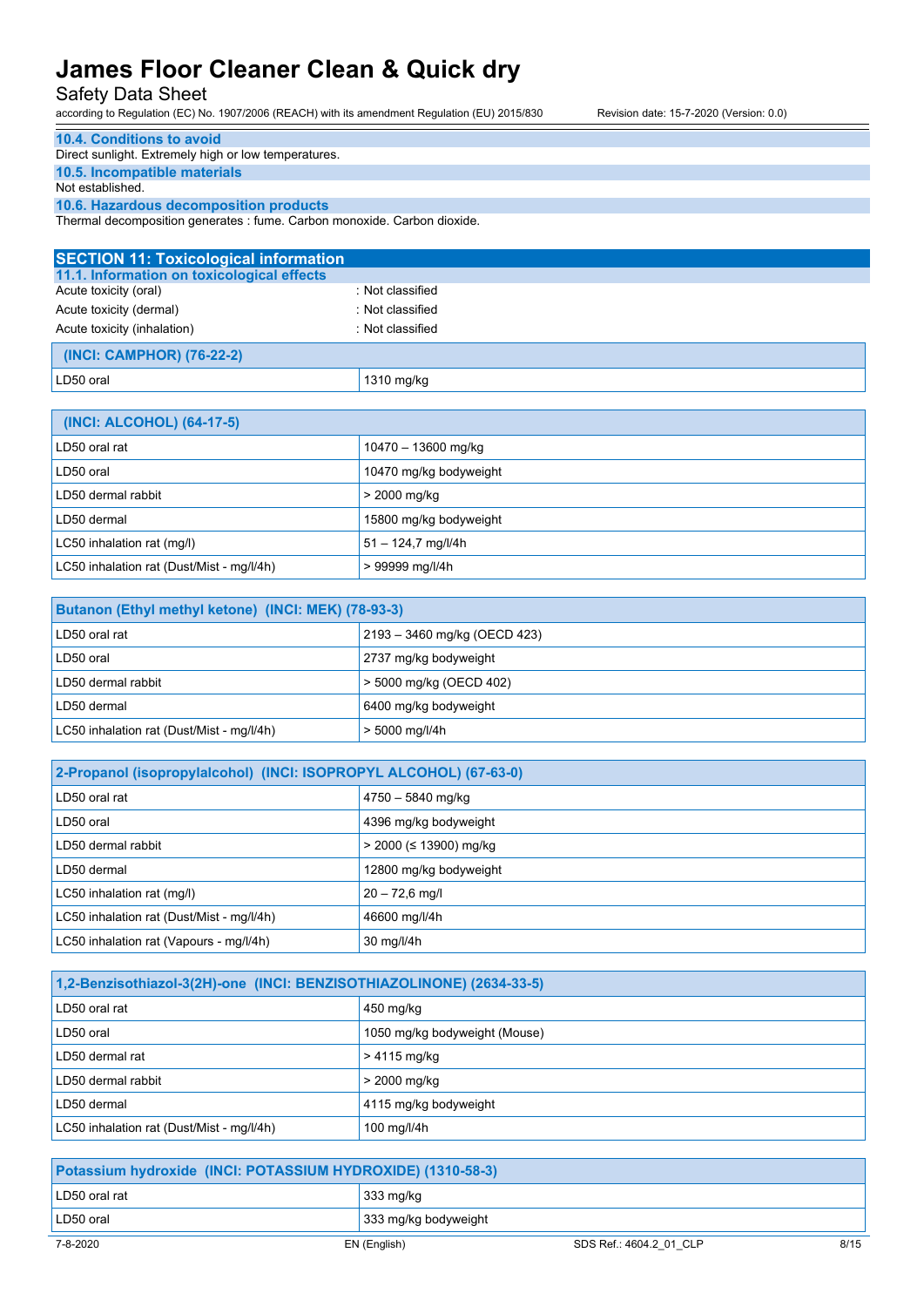Safety Data Sheet

according to Regulation (EC) No. 1907/2006 (REACH) with its amendment Regulation (EU) 2015/830 Revision date: 15-7-2020 (Version: 0.0)

| 2,6-di-tert-butyl-p-cresol (INCI: BHT) (128-37-0)      |                                                                                                                                                                                                                                                                                   |  |
|--------------------------------------------------------|-----------------------------------------------------------------------------------------------------------------------------------------------------------------------------------------------------------------------------------------------------------------------------------|--|
| LD50 oral rat                                          | > 5000 mg/kg                                                                                                                                                                                                                                                                      |  |
| LD50 dermal rat                                        | > 5000 mg/kg                                                                                                                                                                                                                                                                      |  |
| Skin corrosion/irritation                              | : Not classified                                                                                                                                                                                                                                                                  |  |
|                                                        | pH: 7,5 (20°C)                                                                                                                                                                                                                                                                    |  |
| Additional information                                 | : Based on available data, the classification criteria are not met                                                                                                                                                                                                                |  |
| Serious eye damage/irritation                          | : Causes serious eye irritation. Classification according to Regulation (EC) No. 1272/2008<br>[CLP]. (CLP Annex I, 1.1.3). Bridging principle "Substantially similar mixtures". Bridging<br>principle "Dilution"                                                                  |  |
|                                                        | pH: 7,5 (20°C)                                                                                                                                                                                                                                                                    |  |
| Additional information                                 | : Expert judgement and weight of evidence determination<br>Detergent Industry Network for CLP Classification<br>Classification Record: DetNet/1295                                                                                                                                |  |
| Respiratory or skin sensitisation                      | : Not classified                                                                                                                                                                                                                                                                  |  |
| Additional information                                 | : Based on available data, the classification criteria are not met                                                                                                                                                                                                                |  |
| Germ cell mutagenicity                                 | : Not classified                                                                                                                                                                                                                                                                  |  |
| Additional information                                 | : Based on available data, the classification criteria are not met                                                                                                                                                                                                                |  |
| Carcinogenicity                                        | : Not classified                                                                                                                                                                                                                                                                  |  |
| Additional information                                 | : Based on available data, the classification criteria are not met                                                                                                                                                                                                                |  |
| Reproductive toxicity                                  | : Not classified                                                                                                                                                                                                                                                                  |  |
| Additional information                                 | : Based on available data, the classification criteria are not met                                                                                                                                                                                                                |  |
| STOT-single exposure                                   | : Not classified                                                                                                                                                                                                                                                                  |  |
| Additional information                                 | : Based on available data, the classification criteria are not met                                                                                                                                                                                                                |  |
| STOT-repeated exposure                                 | : Not classified                                                                                                                                                                                                                                                                  |  |
| Additional information                                 | : Based on available data, the classification criteria are not met                                                                                                                                                                                                                |  |
| Aspiration hazard                                      | : Not classified                                                                                                                                                                                                                                                                  |  |
| Additional information                                 | : Based on available data, the classification criteria are not met                                                                                                                                                                                                                |  |
| <b>James Floor Cleaner Clean &amp; Quick dry</b>       |                                                                                                                                                                                                                                                                                   |  |
| Viscosity, kinematic                                   | $< 50,813$ mm <sup>2</sup> /s                                                                                                                                                                                                                                                     |  |
| Potential adverse human health effects and<br>symptoms | : Based on available data, the classification criteria are not met. With the product as such no<br>toxicological tests have been done. According to the criteria of art. 3 from (EC) Nr.<br>1272/2008 [CLP] this product is classified as mentioned in section 2. Components that |  |

| <b>SECTION 12: Ecological information</b>                    |                                                                                                                                                                                                                                                                                                         |
|--------------------------------------------------------------|---------------------------------------------------------------------------------------------------------------------------------------------------------------------------------------------------------------------------------------------------------------------------------------------------------|
| 12.1. Toxicity                                               |                                                                                                                                                                                                                                                                                                         |
| Ecology - general                                            | : With the product as such no ecological tests have been done. According to the criteria of<br>art. 3 from (EC) Nr. 1272/2008 [CLP] this product is classified concerning the environment<br>as mentioned in section 2. Components that are dangerous to the environment are<br>mentioned in section 3. |
| Hazardous to the aquatic environment, short-term<br>(acute)  | : Not classified                                                                                                                                                                                                                                                                                        |
| Hazardous to the aquatic environment, long-term<br>(chronic) | : Not classified                                                                                                                                                                                                                                                                                        |
| (INCI: CAMPHOR) (76-22-2)                                    |                                                                                                                                                                                                                                                                                                         |
| LC50 fish 1                                                  | 17 ma/l (96h)                                                                                                                                                                                                                                                                                           |

are toxic are mentioned in section 3.

| (INCI: ALCOHOL) (64-17-5)      |                                             |  |
|--------------------------------|---------------------------------------------|--|
| LC50 fish 1                    | 14200 mg/l                                  |  |
| LC50 fish 2                    | > 100 mg/l (48h, Leuciscus idus)            |  |
| EC50 Daphnia 1                 | 12340 mg/l (48h)                            |  |
| EC50 other aguatic organisms 1 | 5012 mg/l EC50 waterflea (48 h)             |  |
| EC50 other aquatic organisms 2 | 275 mg/l IC50 algea (72 h) mg/l             |  |
| EC50 72h algae (1)             | > 100 mg/l (72h, Selenastrum capricornutum) |  |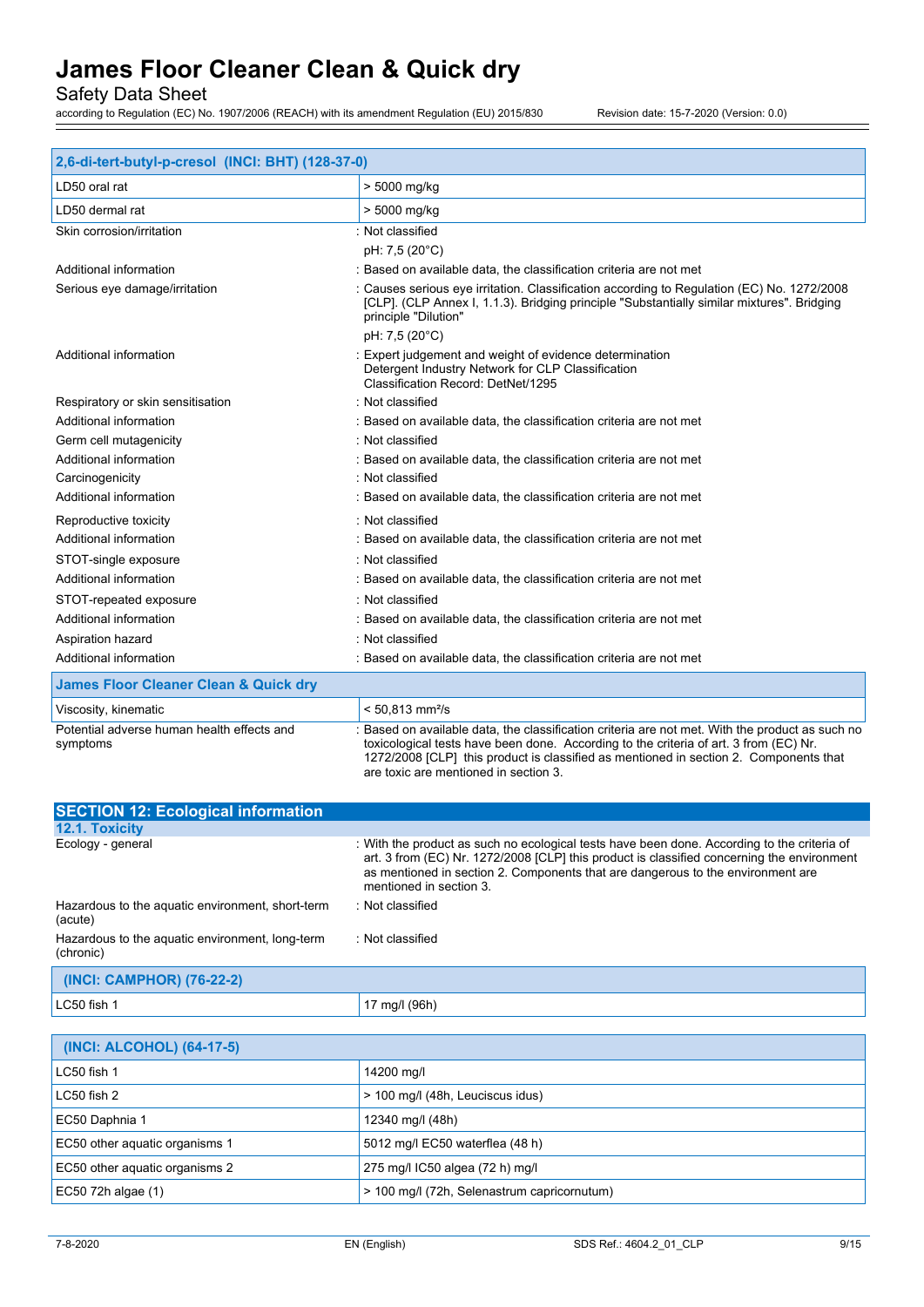Safety Data Sheet

according to Regulation (EC) No. 1907/2006 (REACH) with its amendment Regulation (EU) 2015/830 Revision date: 15-7-2020 (Version: 0.0)

| Butanon (Ethyl methyl ketone) (INCI: MEK) (78-93-3) |                                                       |  |
|-----------------------------------------------------|-------------------------------------------------------|--|
| LC50 fish 1                                         | 2993 mg/l                                             |  |
| $LC50$ fish 2                                       | 2993 (96h, Pimephales promelas, OECD 203)             |  |
| EC50 other aquatic organisms 1                      | 308 mg/l EC50 waterflea (48 h)                        |  |
| EC50 other aquatic organisms 2                      | 1972 mg/l IC50 algea (72 h) mg/l                      |  |
| EC50 72h algae $(1)$                                | 1972 mg/l (Pseudokirchneriella subcapitata, OECD 201) |  |

| 2-Propanol (isopropylalcohol) (INCI: ISOPROPYL ALCOHOL) (67-63-0) |                                              |  |
|-------------------------------------------------------------------|----------------------------------------------|--|
| $LC50$ fish 1                                                     | 4200 - 9640 mg/l (96h, Pimephales promelas)) |  |
| $LC50$ fish $2$                                                   | > 100 mg/l (Leuciscus idus)                  |  |
| EC50 Daphnia 1                                                    | $> 1000$ mg/l (24h)                          |  |
| EC50 Daphnia 2                                                    | 9714 mg/l (24h, OECD 202)                    |  |
| EC50 other aquatic organisms 1                                    | > 100 mg/l (Daphnia magna, 48h)              |  |
| EC50 other aquatic organisms 2                                    | > 1000 mg/l IC50 algea (72 h) mg/l           |  |
| EC50 72h algae (1)                                                | > 1000 mg/l (Scenedesmus subspicatus)        |  |
| EC50 72h algae (2)                                                | > 100 mg/l (Scenedesmus subspicatus)         |  |
| LOEC (acute)                                                      | 1000 mg/l (Algae, 8d)                        |  |

| 1,2-Benzisothiazol-3(2H)-one (INCI: BENZISOTHIAZOLINONE) (2634-33-5) |                                                            |  |
|----------------------------------------------------------------------|------------------------------------------------------------|--|
| LC50 fish 1                                                          | $2,18$ mg/l                                                |  |
| $LC50$ fish $2$                                                      | $0,74 \text{ mg/l}$ (96h)                                  |  |
| EC50 Daphnia 1                                                       | $3$ mg/l (48h)                                             |  |
| EC50 Daphnia 2                                                       | 2,44 mg/l (48h)                                            |  |
| EC50 other aquatic organisms 1                                       | 2,94 mg/l EC50 waterflea (48 h)                            |  |
| EC50 other aquatic organisms 2                                       | 0,11 mg/l IC50 algea (72 h) mg/l                           |  |
| ErC50 (algae)                                                        | 0,11 mg/l (72h, Pseudokirchneriella subcapitata, OECD 201) |  |
| NOEC chronic algae                                                   | 0,027 mg/l (72h, Skeletonema costatum, OECD 201)           |  |

| Potassium hydroxide (INCI: POTASSIUM HYDROXIDE) (1310-58-3) |                                                                        |  |
|-------------------------------------------------------------|------------------------------------------------------------------------|--|
| LC50 fish 1                                                 | 45.4 – 80 mg/l (96h, Min: Oncorhynchus mykiss / Max: Gambusia affinis) |  |
| LC50 fish 2                                                 | 80 (24h)                                                               |  |
| EC50 Daphnia 1                                              | $40 - 40.4$                                                            |  |
| EC50 Daphnia 2                                              | $40 - 240$                                                             |  |

| 2,6-di-tert-butyl-p-cresol (INCI: BHT) (128-37-0) |                                                                                                                                                                                                                                                                                                                                                                                                                    |  |
|---------------------------------------------------|--------------------------------------------------------------------------------------------------------------------------------------------------------------------------------------------------------------------------------------------------------------------------------------------------------------------------------------------------------------------------------------------------------------------|--|
| EC50 Daphnia 1                                    | $0,61$ mg/l (48h)                                                                                                                                                                                                                                                                                                                                                                                                  |  |
| EC50 other aquatic organisms 1                    | > 10000 mg/l (3h, bacteriaceae)                                                                                                                                                                                                                                                                                                                                                                                    |  |
| 12.2. Persistence and degradability               |                                                                                                                                                                                                                                                                                                                                                                                                                    |  |
| <b>James Floor Cleaner Clean &amp; Quick dry</b>  |                                                                                                                                                                                                                                                                                                                                                                                                                    |  |
| Persistence and degradability                     | Not established. The surfactant(s) contained in this preparation complies (comply) with the<br>biodegradability criteria as laid down in Regulation (EC) No. 648/2004 on detergents. Data<br>to support this assertion are held at the disposal of the competent authorities of the<br>Member States and will be made available to them, at their direct request or at the request<br>of a detergent manufacturer. |  |

| (INCI: CAMPHOR) (76-22-2) |                       |
|---------------------------|-----------------------|
| Biodegradation            | 77 % (28d, OECD 301F) |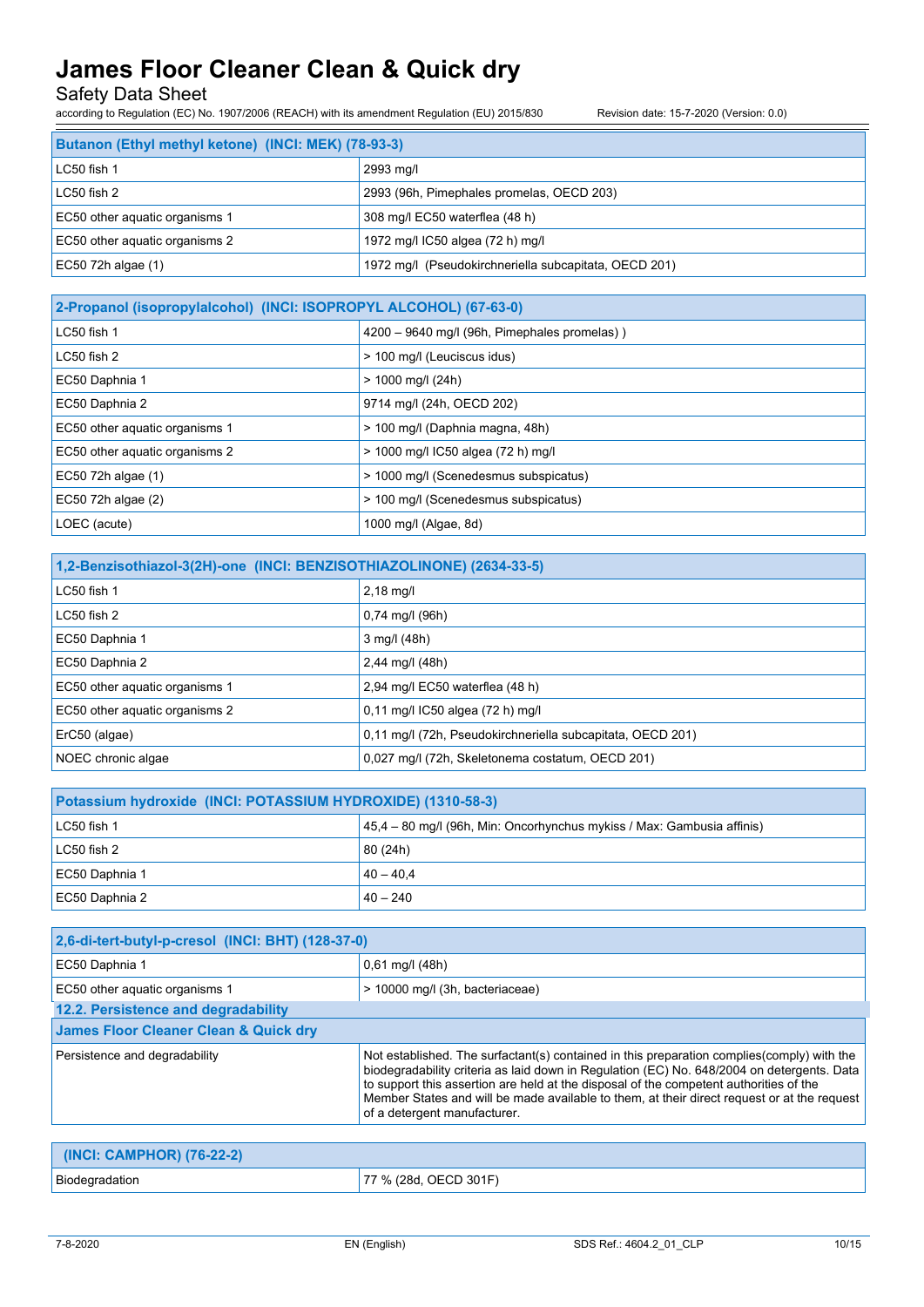Safety Data Sheet

| according to Regulation (EC) No. 1907/2006 (REACH) with its amendment Regulation (EU) 2015/830<br>Revision date: 15-7-2020 (Version: 0.0) |                                                                                       |  |
|-------------------------------------------------------------------------------------------------------------------------------------------|---------------------------------------------------------------------------------------|--|
| 12.3. Bioaccumulative potential                                                                                                           |                                                                                       |  |
| <b>James Floor Cleaner Clean &amp; Quick dry</b>                                                                                          |                                                                                       |  |
| Bioaccumulative potential                                                                                                                 | Not established.                                                                      |  |
|                                                                                                                                           |                                                                                       |  |
| (INCI: CAMPHOR) (76-22-2)                                                                                                                 |                                                                                       |  |
| Partition coefficient n-octanol/water (Log Pow)                                                                                           | 2,38                                                                                  |  |
| Partition coefficient n-octanol/water (Log Kow)                                                                                           | 3,04                                                                                  |  |
|                                                                                                                                           |                                                                                       |  |
| (INCI: ALCOHOL) (64-17-5)                                                                                                                 |                                                                                       |  |
| Partition coefficient n-octanol/water (Log Kow)                                                                                           | $-0,3$                                                                                |  |
|                                                                                                                                           |                                                                                       |  |
| Alcohol(C12-18)EO(>5-10) (INCI: C12-18 PARETH-7) (68213-23-0)                                                                             |                                                                                       |  |
| Partition coefficient n-octanol/water (Log Kow)                                                                                           | 4,38                                                                                  |  |
| Butanon (Ethyl methyl ketone) (INCI: MEK) (78-93-3)                                                                                       |                                                                                       |  |
| Partition coefficient n-octanol/water (Log Pow)                                                                                           | 0,3                                                                                   |  |
| Partition coefficient n-octanol/water (Log Kow)                                                                                           | 0,29                                                                                  |  |
|                                                                                                                                           |                                                                                       |  |
| 2-Propanol (isopropylalcohol) (INCI: ISOPROPYL ALCOHOL) (67-63-0)                                                                         |                                                                                       |  |
| Partition coefficient n-octanol/water (Log Pow)                                                                                           | 0.05                                                                                  |  |
| Partition coefficient n-octanol/water (Log Kow)                                                                                           | 0,05                                                                                  |  |
|                                                                                                                                           |                                                                                       |  |
| 1,2-Benzisothiazol-3(2H)-one (INCI: BENZISOTHIAZOLINONE) (2634-33-5)                                                                      |                                                                                       |  |
| BCF fish 1                                                                                                                                | 6,95 (OECD 305)                                                                       |  |
| Partition coefficient n-octanol/water (Log Kow)                                                                                           | $0,64(0,4-0,7)$                                                                       |  |
| Potassium hydroxide (INCI: POTASSIUM HYDROXIDE) (1310-58-3)                                                                               |                                                                                       |  |
| Partition coefficient n-octanol/water (Log Kow)                                                                                           | $-3,88$                                                                               |  |
|                                                                                                                                           |                                                                                       |  |
| 2,6-di-tert-butyl-p-cresol (INCI: BHT) (128-37-0)                                                                                         |                                                                                       |  |
| Partition coefficient n-octanol/water (Log Pow)                                                                                           | 4,17                                                                                  |  |
| Partition coefficient n-octanol/water (Log Kow)                                                                                           | 5,1                                                                                   |  |
| 12.4. Mobility in soil<br>No additional information available                                                                             |                                                                                       |  |
| 12.5. Results of PBT and vPvB assessment                                                                                                  |                                                                                       |  |
| No additional information available<br>12.6. Other adverse effects                                                                        |                                                                                       |  |
| Additional information                                                                                                                    | : Avoid release to the environment.                                                   |  |
|                                                                                                                                           |                                                                                       |  |
| <b>SECTION 13: Disposal considerations</b>                                                                                                |                                                                                       |  |
| 13.1. Waste treatment methods<br>Regional legislation (waste)                                                                             | : Disposal must be done according to official regulations.                            |  |
| Product/Packaging disposal recommendations                                                                                                | : This material and its container must be disposed of in a safe way, and as per local |  |
|                                                                                                                                           | legislation. Product as it is: Chemical refuse. Dispose as hazardous waste. Empty     |  |

| Regional legislation (waste)               | : Disposal must be done according to official regulations.                                                                                                                                                                                                                                                                                                                                                   |  |
|--------------------------------------------|--------------------------------------------------------------------------------------------------------------------------------------------------------------------------------------------------------------------------------------------------------------------------------------------------------------------------------------------------------------------------------------------------------------|--|
| Product/Packaging disposal recommendations | : This material and its container must be disposed of in a safe way, and as per local<br>legislation. Product as it is: Chemical refuse, Dispose as hazardous waste. Empty<br>containers can be dumped after cleaning according to local legislation. Recycling is<br>preferred to disposal or incineration. Empty the packaging completely prior to disposal.<br>Flush residue with large amounts of water. |  |
| Additional information                     | : Handle empty containers with care because residual vapours are flammable.                                                                                                                                                                                                                                                                                                                                  |  |
| Ecology - waste materials                  | : Avoid release to the environment.                                                                                                                                                                                                                                                                                                                                                                          |  |
| European List of Waste (LoW) code          | : 20 01 29 <sup>*</sup> - detergents containing dangerous substances                                                                                                                                                                                                                                                                                                                                         |  |
|                                            |                                                                                                                                                                                                                                                                                                                                                                                                              |  |

### **SECTION 14: Transport information**

In accordance with ADR / RID / IMDG / IATA / ADN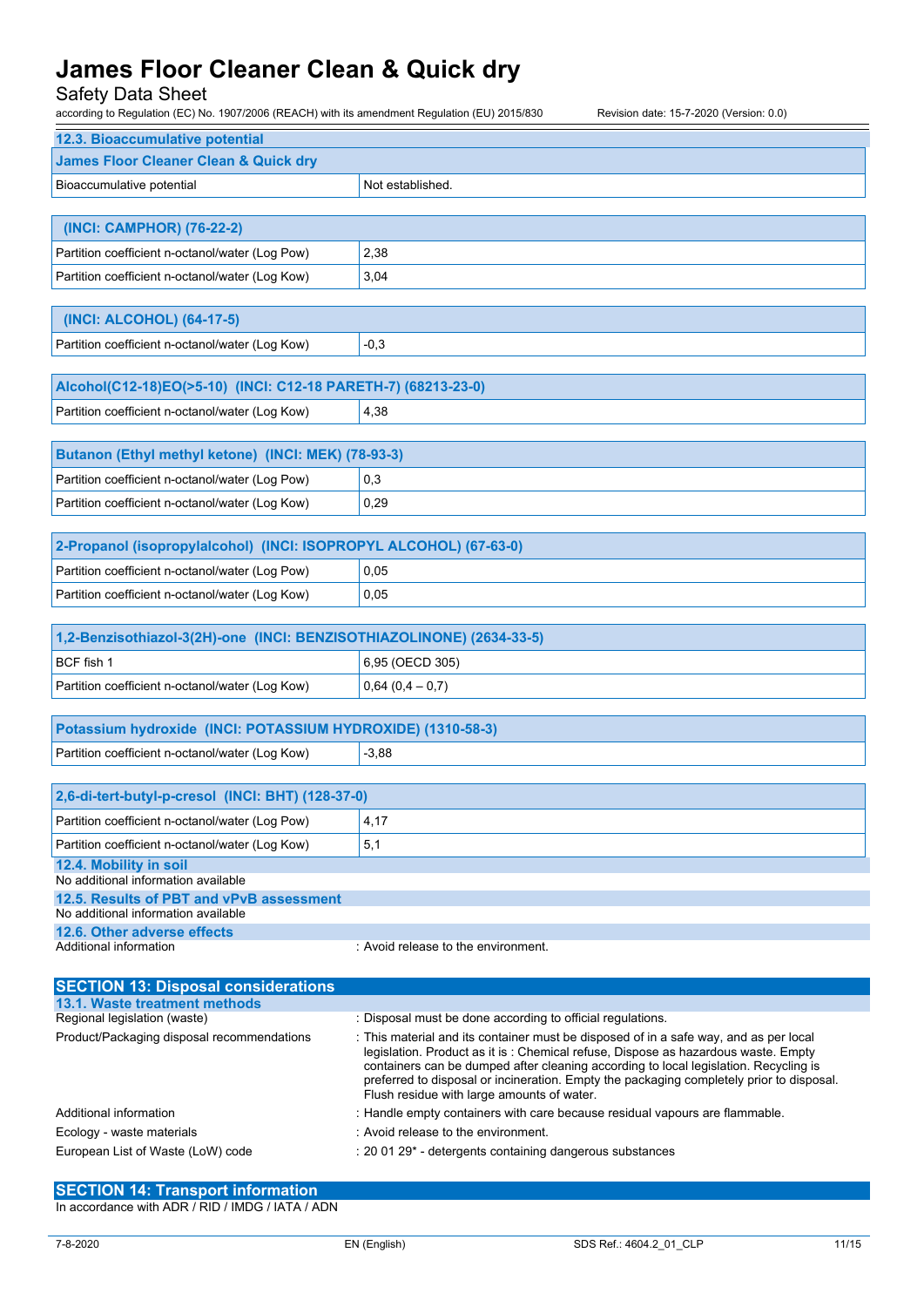Safety Data Sheet

|                                                                                                        | according to Regulation (EC) No. 1907/2006 (REACH) with its amendment Regulation (EU) 2015/830 |                | Revision date: 15-7-2020 (Version: 0.0)                                                                                                         |                |
|--------------------------------------------------------------------------------------------------------|------------------------------------------------------------------------------------------------|----------------|-------------------------------------------------------------------------------------------------------------------------------------------------|----------------|
| <b>ADR</b>                                                                                             | <b>IMDG</b>                                                                                    | <b>IATA</b>    | <b>ADN</b>                                                                                                                                      | <b>RID</b>     |
| 14.1. UN number                                                                                        |                                                                                                |                |                                                                                                                                                 |                |
| Not applicable                                                                                         | Not applicable                                                                                 | Not applicable | Not applicable                                                                                                                                  | Not applicable |
| 14.2. UN proper shipping name                                                                          |                                                                                                |                |                                                                                                                                                 |                |
| Not applicable                                                                                         | Not applicable                                                                                 | Not applicable | Not applicable                                                                                                                                  | Not applicable |
| 14.3. Transport hazard class(es)                                                                       |                                                                                                |                |                                                                                                                                                 |                |
| Not applicable                                                                                         | Not applicable                                                                                 | Not applicable | Not applicable                                                                                                                                  | Not applicable |
| 14.4. Packing group                                                                                    |                                                                                                |                |                                                                                                                                                 |                |
| Not applicable                                                                                         | Not applicable                                                                                 | Not applicable | Not applicable                                                                                                                                  | Not applicable |
| <b>14.5. Environmental hazards</b>                                                                     |                                                                                                |                |                                                                                                                                                 |                |
| Not applicable                                                                                         | Not applicable                                                                                 | Not applicable | Not applicable                                                                                                                                  | Not applicable |
| No supplementary information available                                                                 |                                                                                                |                |                                                                                                                                                 |                |
| 14.6. Special precautions for user                                                                     |                                                                                                |                |                                                                                                                                                 |                |
| <b>Overland transport</b>                                                                              |                                                                                                |                |                                                                                                                                                 |                |
| Not applicable                                                                                         |                                                                                                |                |                                                                                                                                                 |                |
| <b>Transport by sea</b>                                                                                |                                                                                                |                |                                                                                                                                                 |                |
| Not applicable                                                                                         |                                                                                                |                |                                                                                                                                                 |                |
| Air transport<br>Not applicable                                                                        |                                                                                                |                |                                                                                                                                                 |                |
| Inland waterway transport                                                                              |                                                                                                |                |                                                                                                                                                 |                |
| Not applicable                                                                                         |                                                                                                |                |                                                                                                                                                 |                |
| <b>Rail transport</b>                                                                                  |                                                                                                |                |                                                                                                                                                 |                |
| Not applicable                                                                                         |                                                                                                |                |                                                                                                                                                 |                |
|                                                                                                        | 14.7. Transport in bulk according to Annex II of Marpol and the IBC Code                       |                |                                                                                                                                                 |                |
| Not applicable                                                                                         |                                                                                                |                |                                                                                                                                                 |                |
| <b>SECTION 15: Regulatory information</b>                                                              |                                                                                                |                |                                                                                                                                                 |                |
|                                                                                                        |                                                                                                |                | 15.1. Safety, health and environmental regulations/legislation specific for the substance or mixture                                            |                |
| 15.1.1. EU-Regulations                                                                                 |                                                                                                |                |                                                                                                                                                 |                |
|                                                                                                        | Contains no REACH substances with Annex XVII restrictions                                      |                |                                                                                                                                                 |                |
| Contains no substance on the REACH candidate list                                                      |                                                                                                |                |                                                                                                                                                 |                |
| Contains no REACH Annex XIV substances                                                                 |                                                                                                |                |                                                                                                                                                 |                |
|                                                                                                        |                                                                                                |                | Contains no substance subject to Regulation (EU) No 649/2012 of the European Parliament and of the Council of 4 July 2012 concerning the export |                |
| and import of hazardous chemicals.                                                                     |                                                                                                |                | Contains no substance subject to Regulation (EU) No 2019/1021 of the European Parliament and of the Council of 20 June 2019 on persistent       |                |
| organic pollutants                                                                                     |                                                                                                |                |                                                                                                                                                 |                |
|                                                                                                        |                                                                                                |                |                                                                                                                                                 |                |
| Allergenic fragrances > 0,01%:                                                                         |                                                                                                |                |                                                                                                                                                 |                |
| Hexyl cinnamic aldehyde [(E)-2-benzylideneoctanal] (INCI: HEXYL CINNAMAL)<br>Linalool (INCI: LINALOOL) |                                                                                                |                |                                                                                                                                                 |                |
|                                                                                                        | Detergent Regulation (648/2004/EC): Labelling of contents:                                     |                |                                                                                                                                                 |                |
| <b>Component</b>                                                                                       |                                                                                                |                |                                                                                                                                                 | $\frac{9}{6}$  |
| non-ionic surfactants                                                                                  |                                                                                                |                |                                                                                                                                                 | $< 5\%$        |
| <b>BENZISOTHIAZOLINONE</b>                                                                             |                                                                                                |                |                                                                                                                                                 |                |

perfumes

HEXYL CINNAMAL

LINALOOL

Regulation (EU) No 528/2012 of the European Parliament and of the Council of 22 May 2012 concerning the making available on the **market and use of biocidal products.**

This product contains biocidal products

Type of product (Biocide) : 6 - Preservatives for products during storage Contains : BENZISOTHIAZOLINONE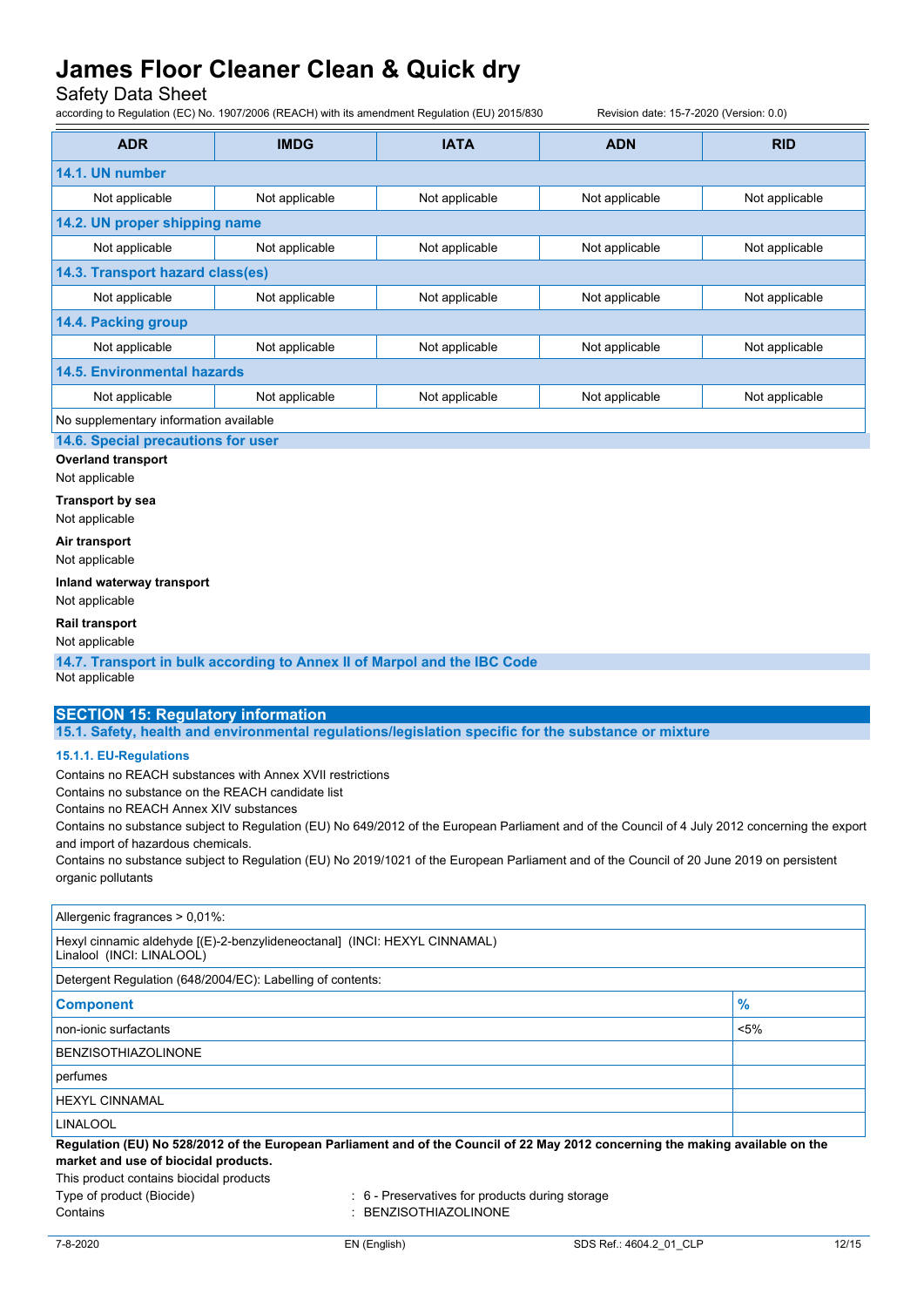Safety Data Sheet

according to Regulation (EC) No. 1907/2006 (REACH) with its amendment Regulation (EU) 2015/830 Revision date: 15-7-2020 (Version: 0.0)

**15.1.2. National regulations**

No additional information available **15.2. Chemical safety assessment** No chemical safety assessment has been carried out Raw materials information section 3. See http://esis.jrc.ec.europa.eu/index.php?PGM=dat : Information on ingredients. Health hazards See Section 2 & 3 & 11. Physical hazards See Section 2 & 10. Environmental hazards See Section 2 & 3 & 12.

### **SECTION 16: Other information**

### **Abbreviations and acronyms:**

|              | Bioacccumulative substances                  | ABM: Algemene Beoordelings Methodiek (NL) / ADR: Accord Européen relatif au transport international<br>des marchandises dangereuses parroute) / ALG: Allergen / AQTX: Aquatic Toxicity / Atm: Atmosphere<br>(unit of pressure) / bw: bodyweight / C: Ceiling / CAR: \Carcinogenic Effects / CAS No: Chemical Abstracts<br>Service Number (see ACS - American Chemical Society) / CMRs: Carcinogenic, Mutagenic or toxic to<br>Reproduction (substances) / CSR: Chemical Safety Report / Cc (cm3): Cubic Centimeter / DNEL: Derived<br>No-Effect Level / EC50: half maximal effective concentration / ED50: Effective Dose 50 / ET50: Exposure<br>Time 50 / I.V.: Intravenous / Kg: Kilogram / LC: Lethal Concentration / LC50: Median Lethal Concentration<br>/ LCLO: Lowest Lethal Airborne Concentration Tested (see also LC50, LD50) / LD: Lethal Dose / LD50:<br>Median Lethal Dose LDLO: Lowest Lethal Dose Tested (see also LC50, LD50) / MAC: Maximum<br>Allowable Concentration / MAK: Maximale Arbeitsplatz-Konzentrazion (Germany, Maximum Workplace<br>Concentration, see OEL) / MSDS: Material Safety Data Sheet / NOAEL: No Observed Adverse Effect<br>Level / NOEL: No Observable Effect Level / OEL: Occupational Exposure Limits / PBTs: Persistent,<br>Bioaccumulative and Toxic substances / PEC: Predicted Environmental Concentration / PNEC: Prediceted<br>No-Effect Concentration / REACH: Registration, Evaluation, Authorisation and Restriction of Chemical<br>substances / STEL: Short-Term Exposure Limit / STEV: Short-Term Exposure Value / STP: Sewage<br>Treatment Plant TLM: Threshold Limit, Median / TLV-C: Threshold Limit Value-Ceiling / TLV®: Threshold<br>Limit Value / TWA: Time-Weighted Average / WGK: Wassergefährdungsklasse (Water Hazard Class<br>under German Federal Water Management Act) / g/gms: Grams / kJ/mol: Kilojoules per mole / kPa:<br>KiloPascal (unit of pressure) / m3: Cubic Meter / mg: Milligram / ml: Milliliter / ml Hg: Milliliters of Mercury /<br>n.o.s.: Not Otherwise Specified / nm: nanometer / ppb: Parts Per Billion / pph: parts per hundred (=<br>percent) / ppm: Parts Per Million / ppt: parts per trillion / vPvBs: Very Persistent and Very |       |  |
|--------------|----------------------------------------------|-------------------------------------------------------------------------------------------------------------------------------------------------------------------------------------------------------------------------------------------------------------------------------------------------------------------------------------------------------------------------------------------------------------------------------------------------------------------------------------------------------------------------------------------------------------------------------------------------------------------------------------------------------------------------------------------------------------------------------------------------------------------------------------------------------------------------------------------------------------------------------------------------------------------------------------------------------------------------------------------------------------------------------------------------------------------------------------------------------------------------------------------------------------------------------------------------------------------------------------------------------------------------------------------------------------------------------------------------------------------------------------------------------------------------------------------------------------------------------------------------------------------------------------------------------------------------------------------------------------------------------------------------------------------------------------------------------------------------------------------------------------------------------------------------------------------------------------------------------------------------------------------------------------------------------------------------------------------------------------------------------------------------------------------------------------------------------------------------------------------------------------------------------------------------------------------------------------------------------|-------|--|
| CAS-No.      | Chemical Abstract Service number             |                                                                                                                                                                                                                                                                                                                                                                                                                                                                                                                                                                                                                                                                                                                                                                                                                                                                                                                                                                                                                                                                                                                                                                                                                                                                                                                                                                                                                                                                                                                                                                                                                                                                                                                                                                                                                                                                                                                                                                                                                                                                                                                                                                                                                               |       |  |
| ADN          |                                              | European Agreement concerning the International Carriage of Dangerous Goods by Inland Waterways                                                                                                                                                                                                                                                                                                                                                                                                                                                                                                                                                                                                                                                                                                                                                                                                                                                                                                                                                                                                                                                                                                                                                                                                                                                                                                                                                                                                                                                                                                                                                                                                                                                                                                                                                                                                                                                                                                                                                                                                                                                                                                                               |       |  |
| ADR          |                                              | European Agreement concerning the International Carriage of Dangerous Goods by Road                                                                                                                                                                                                                                                                                                                                                                                                                                                                                                                                                                                                                                                                                                                                                                                                                                                                                                                                                                                                                                                                                                                                                                                                                                                                                                                                                                                                                                                                                                                                                                                                                                                                                                                                                                                                                                                                                                                                                                                                                                                                                                                                           |       |  |
| ATE          | Acute Toxicity Estimate                      |                                                                                                                                                                                                                                                                                                                                                                                                                                                                                                                                                                                                                                                                                                                                                                                                                                                                                                                                                                                                                                                                                                                                                                                                                                                                                                                                                                                                                                                                                                                                                                                                                                                                                                                                                                                                                                                                                                                                                                                                                                                                                                                                                                                                                               |       |  |
| <b>BCF</b>   | Bioconcentration factor                      |                                                                                                                                                                                                                                                                                                                                                                                                                                                                                                                                                                                                                                                                                                                                                                                                                                                                                                                                                                                                                                                                                                                                                                                                                                                                                                                                                                                                                                                                                                                                                                                                                                                                                                                                                                                                                                                                                                                                                                                                                                                                                                                                                                                                                               |       |  |
| <b>BLV</b>   | Biological limit value                       |                                                                                                                                                                                                                                                                                                                                                                                                                                                                                                                                                                                                                                                                                                                                                                                                                                                                                                                                                                                                                                                                                                                                                                                                                                                                                                                                                                                                                                                                                                                                                                                                                                                                                                                                                                                                                                                                                                                                                                                                                                                                                                                                                                                                                               |       |  |
| <b>BOD</b>   |                                              | Biochemical oxygen demand (BOD)                                                                                                                                                                                                                                                                                                                                                                                                                                                                                                                                                                                                                                                                                                                                                                                                                                                                                                                                                                                                                                                                                                                                                                                                                                                                                                                                                                                                                                                                                                                                                                                                                                                                                                                                                                                                                                                                                                                                                                                                                                                                                                                                                                                               |       |  |
| <b>CLP</b>   |                                              | Classification Labelling Packaging Regulation; Regulation (EC) No 1272/2008                                                                                                                                                                                                                                                                                                                                                                                                                                                                                                                                                                                                                                                                                                                                                                                                                                                                                                                                                                                                                                                                                                                                                                                                                                                                                                                                                                                                                                                                                                                                                                                                                                                                                                                                                                                                                                                                                                                                                                                                                                                                                                                                                   |       |  |
| COD          | Chemical oxygen demand (COD)                 |                                                                                                                                                                                                                                                                                                                                                                                                                                                                                                                                                                                                                                                                                                                                                                                                                                                                                                                                                                                                                                                                                                                                                                                                                                                                                                                                                                                                                                                                                                                                                                                                                                                                                                                                                                                                                                                                                                                                                                                                                                                                                                                                                                                                                               |       |  |
| <b>DMEL</b>  | Derived Minimal Effect level                 |                                                                                                                                                                                                                                                                                                                                                                                                                                                                                                                                                                                                                                                                                                                                                                                                                                                                                                                                                                                                                                                                                                                                                                                                                                                                                                                                                                                                                                                                                                                                                                                                                                                                                                                                                                                                                                                                                                                                                                                                                                                                                                                                                                                                                               |       |  |
| <b>DNEL</b>  | Derived-No Effect Level                      |                                                                                                                                                                                                                                                                                                                                                                                                                                                                                                                                                                                                                                                                                                                                                                                                                                                                                                                                                                                                                                                                                                                                                                                                                                                                                                                                                                                                                                                                                                                                                                                                                                                                                                                                                                                                                                                                                                                                                                                                                                                                                                                                                                                                                               |       |  |
| <b>EC50</b>  | Median effective concentration               |                                                                                                                                                                                                                                                                                                                                                                                                                                                                                                                                                                                                                                                                                                                                                                                                                                                                                                                                                                                                                                                                                                                                                                                                                                                                                                                                                                                                                                                                                                                                                                                                                                                                                                                                                                                                                                                                                                                                                                                                                                                                                                                                                                                                                               |       |  |
| EC-No.       | European Community number                    |                                                                                                                                                                                                                                                                                                                                                                                                                                                                                                                                                                                                                                                                                                                                                                                                                                                                                                                                                                                                                                                                                                                                                                                                                                                                                                                                                                                                                                                                                                                                                                                                                                                                                                                                                                                                                                                                                                                                                                                                                                                                                                                                                                                                                               |       |  |
| EN           | European Standard                            |                                                                                                                                                                                                                                                                                                                                                                                                                                                                                                                                                                                                                                                                                                                                                                                                                                                                                                                                                                                                                                                                                                                                                                                                                                                                                                                                                                                                                                                                                                                                                                                                                                                                                                                                                                                                                                                                                                                                                                                                                                                                                                                                                                                                                               |       |  |
| IARC         | International Agency for Research on Cancer  |                                                                                                                                                                                                                                                                                                                                                                                                                                                                                                                                                                                                                                                                                                                                                                                                                                                                                                                                                                                                                                                                                                                                                                                                                                                                                                                                                                                                                                                                                                                                                                                                                                                                                                                                                                                                                                                                                                                                                                                                                                                                                                                                                                                                                               |       |  |
| <b>IATA</b>  | International Air Transport Association      |                                                                                                                                                                                                                                                                                                                                                                                                                                                                                                                                                                                                                                                                                                                                                                                                                                                                                                                                                                                                                                                                                                                                                                                                                                                                                                                                                                                                                                                                                                                                                                                                                                                                                                                                                                                                                                                                                                                                                                                                                                                                                                                                                                                                                               |       |  |
| <b>IMDG</b>  |                                              | International Maritime Dangerous Goods                                                                                                                                                                                                                                                                                                                                                                                                                                                                                                                                                                                                                                                                                                                                                                                                                                                                                                                                                                                                                                                                                                                                                                                                                                                                                                                                                                                                                                                                                                                                                                                                                                                                                                                                                                                                                                                                                                                                                                                                                                                                                                                                                                                        |       |  |
| <b>IOELV</b> | Indicative Occupational Exposure Limit Value |                                                                                                                                                                                                                                                                                                                                                                                                                                                                                                                                                                                                                                                                                                                                                                                                                                                                                                                                                                                                                                                                                                                                                                                                                                                                                                                                                                                                                                                                                                                                                                                                                                                                                                                                                                                                                                                                                                                                                                                                                                                                                                                                                                                                                               |       |  |
| LC50         | Median lethal concentration                  |                                                                                                                                                                                                                                                                                                                                                                                                                                                                                                                                                                                                                                                                                                                                                                                                                                                                                                                                                                                                                                                                                                                                                                                                                                                                                                                                                                                                                                                                                                                                                                                                                                                                                                                                                                                                                                                                                                                                                                                                                                                                                                                                                                                                                               |       |  |
| LD50         | Median lethal dose                           |                                                                                                                                                                                                                                                                                                                                                                                                                                                                                                                                                                                                                                                                                                                                                                                                                                                                                                                                                                                                                                                                                                                                                                                                                                                                                                                                                                                                                                                                                                                                                                                                                                                                                                                                                                                                                                                                                                                                                                                                                                                                                                                                                                                                                               |       |  |
| LOAEL        | Lowest Observed Adverse Effect Level         |                                                                                                                                                                                                                                                                                                                                                                                                                                                                                                                                                                                                                                                                                                                                                                                                                                                                                                                                                                                                                                                                                                                                                                                                                                                                                                                                                                                                                                                                                                                                                                                                                                                                                                                                                                                                                                                                                                                                                                                                                                                                                                                                                                                                                               |       |  |
| 7-8-2020     | EN (English)                                 | SDS Ref.: 4604.2 01 CLP                                                                                                                                                                                                                                                                                                                                                                                                                                                                                                                                                                                                                                                                                                                                                                                                                                                                                                                                                                                                                                                                                                                                                                                                                                                                                                                                                                                                                                                                                                                                                                                                                                                                                                                                                                                                                                                                                                                                                                                                                                                                                                                                                                                                       | 13/15 |  |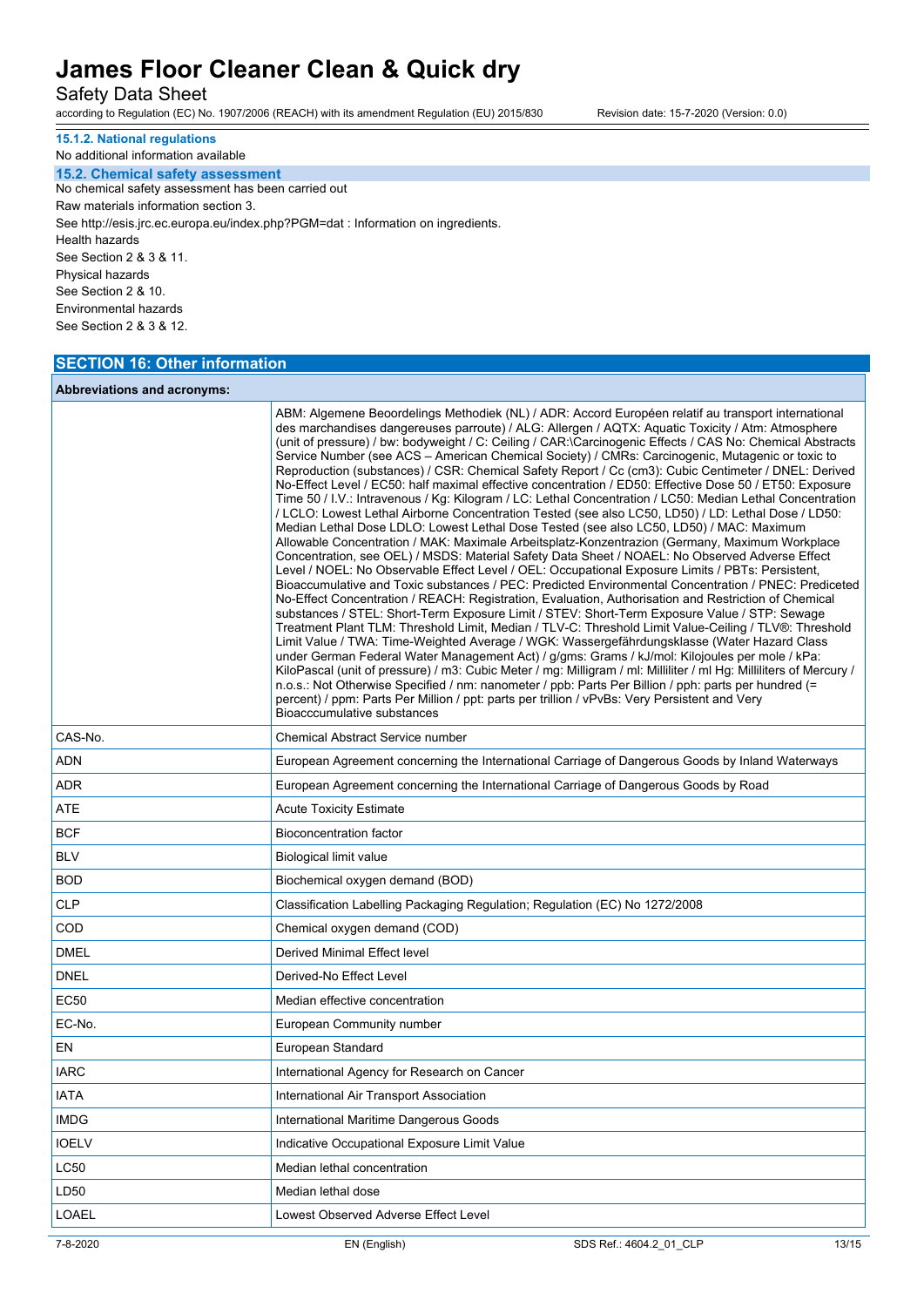Safety Data Sheet

according to Regulation (EC) No. 1907/2006 (REACH) with its amendment Regulation (EU) 2015/830 Revision date: 15-7-2020 (Version: 0.0)

| N.O.S.            | Not Otherwise Specified                                                                                                                                                                                                                                                                                                                                                                                                                                                                                                                                                                                                                                                                                                                                                                     |
|-------------------|---------------------------------------------------------------------------------------------------------------------------------------------------------------------------------------------------------------------------------------------------------------------------------------------------------------------------------------------------------------------------------------------------------------------------------------------------------------------------------------------------------------------------------------------------------------------------------------------------------------------------------------------------------------------------------------------------------------------------------------------------------------------------------------------|
| <b>NOAEC</b>      | No-Observed Adverse Effect Concentration                                                                                                                                                                                                                                                                                                                                                                                                                                                                                                                                                                                                                                                                                                                                                    |
| <b>NOAEL</b>      | No-Observed Adverse Effect Level                                                                                                                                                                                                                                                                                                                                                                                                                                                                                                                                                                                                                                                                                                                                                            |
| <b>NOEC</b>       | No-Observed Effect Concentration                                                                                                                                                                                                                                                                                                                                                                                                                                                                                                                                                                                                                                                                                                                                                            |
| <b>OECD</b>       | Organisation for Economic Co-operation and Development                                                                                                                                                                                                                                                                                                                                                                                                                                                                                                                                                                                                                                                                                                                                      |
| <b>OEL</b>        | Occupational Exposure Limit                                                                                                                                                                                                                                                                                                                                                                                                                                                                                                                                                                                                                                                                                                                                                                 |
| PBT               | Persistent Bioaccumulative Toxic                                                                                                                                                                                                                                                                                                                                                                                                                                                                                                                                                                                                                                                                                                                                                            |
| PNEC              | <b>Predicted No-Effect Concentration</b>                                                                                                                                                                                                                                                                                                                                                                                                                                                                                                                                                                                                                                                                                                                                                    |
| <b>REACH</b>      | Registration, Evaluation, Authorisation and Restriction of Chemicals Regulation (EC) No 1907/2006                                                                                                                                                                                                                                                                                                                                                                                                                                                                                                                                                                                                                                                                                           |
| <b>RID</b>        | Regulations concerning the International Carriage of Dangerous Goods by Rail                                                                                                                                                                                                                                                                                                                                                                                                                                                                                                                                                                                                                                                                                                                |
| <b>STP</b>        | Sewage treatment plant                                                                                                                                                                                                                                                                                                                                                                                                                                                                                                                                                                                                                                                                                                                                                                      |
| <b>ThOD</b>       | Theoretical oxygen demand (ThOD)                                                                                                                                                                                                                                                                                                                                                                                                                                                                                                                                                                                                                                                                                                                                                            |
| <b>TLM</b>        | Median Tolerance Limit                                                                                                                                                                                                                                                                                                                                                                                                                                                                                                                                                                                                                                                                                                                                                                      |
| <b>TRGS</b>       | <b>Technical Rules for Hazardous Substances</b>                                                                                                                                                                                                                                                                                                                                                                                                                                                                                                                                                                                                                                                                                                                                             |
| <b>SDS</b>        | Safety Data Sheet                                                                                                                                                                                                                                                                                                                                                                                                                                                                                                                                                                                                                                                                                                                                                                           |
| <b>VOC</b>        | Volatile Organic Compounds                                                                                                                                                                                                                                                                                                                                                                                                                                                                                                                                                                                                                                                                                                                                                                  |
| <b>WGK</b>        | <b>Water Hazard Class</b>                                                                                                                                                                                                                                                                                                                                                                                                                                                                                                                                                                                                                                                                                                                                                                   |
| vPvB              | Very Persistent and Very Bioaccumulative                                                                                                                                                                                                                                                                                                                                                                                                                                                                                                                                                                                                                                                                                                                                                    |
| Data sources      | : REGULATION (EC) No 1272/2008 OF THE EUROPEAN PARLIAMENT AND OF THE COUNCIL of 16<br>December 2008 on classification, labelling and packaging of substances and mixtures, amending and<br>repealing Directives 67/548/EEC and 1999/45/EC, and amending Regulation (EC) No 1907/2006.                                                                                                                                                                                                                                                                                                                                                                                                                                                                                                       |
| Other information | : None. DISCLAIMER OF LIABILITY The information in this SDS was obtained from sources which we<br>believe are reliable. However, the information is provided without any warranty, express or implied,<br>regarding its correctness. The conditions or methods of handling, storage, use or disposal of the product<br>are beyond our control and may be beyond our knowledge. For this and other reasons, we do not assume<br>responsibility and expressly disclaim liability for loss, damage or expense arising out of or in any way<br>connected with the handling, storage, use or disposal of the product. This SDS was prepared and is to be<br>used only for this product. If the product is used as a component in another product, this SDS information<br>may not be applicable. |

| <b>Full text of H- and EUH-statements:</b> |                                                                   |
|--------------------------------------------|-------------------------------------------------------------------|
| Acute Tox. 2 (Inhalation)                  | Acute toxicity (inhal.), Category 2                               |
| Acute Tox. 4 (Inhalation: dust, mist)      | Acute toxicity (inhalation: dust, mist) Category 4                |
| Acute Tox. 4 (Inhalation: vapour)          | Acute toxicity (inhalation: vapour) Category 4                    |
| Acute Tox. 4 (Oral)                        | Acute toxicity (oral), Category 4                                 |
| Aquatic Acute 1                            | Hazardous to the aquatic environment - Acute Hazard, Category 1   |
| Aquatic Chronic 1                          | Hazardous to the aquatic environment — Chronic Hazard, Category 1 |
| Aquatic Chronic 2                          | Hazardous to the aquatic environment — Chronic Hazard, Category 2 |
| Aquatic Chronic 3                          | Hazardous to the aquatic environment - Chronic Hazard, Category 3 |
| Eye Dam. 1                                 | Serious eye damage/eye irritation, Category 1                     |
| Eye Irrit. 2                               | Serious eye damage/eye irritation, Category 2                     |
| Flam. Lig. 2                               | Flammable liquids, Category 2                                     |
| Flam. Liq. Not classified                  | Flammable liquids Not classified                                  |
| Flam. Sol. 2                               | Flammable solids, Category 2                                      |
| Met. Corr. 1                               | Corrosive to metals, Category 1                                   |
| Skin Corr. 1A                              | Skin corrosion/irritation, Category 1, Sub-Category 1A            |
| Skin Corr. 1B                              | Skin corrosion/irritation, Category 1, Sub-Category 1B            |
| Skin Irrit. 2                              | Skin corrosion/irritation, Category 2                             |
| Skin Sens. 1                               | Skin sensitisation, Category 1                                    |
| STOT SE <sub>2</sub>                       | Specific target organ toxicity — Single exposure, Category 2      |